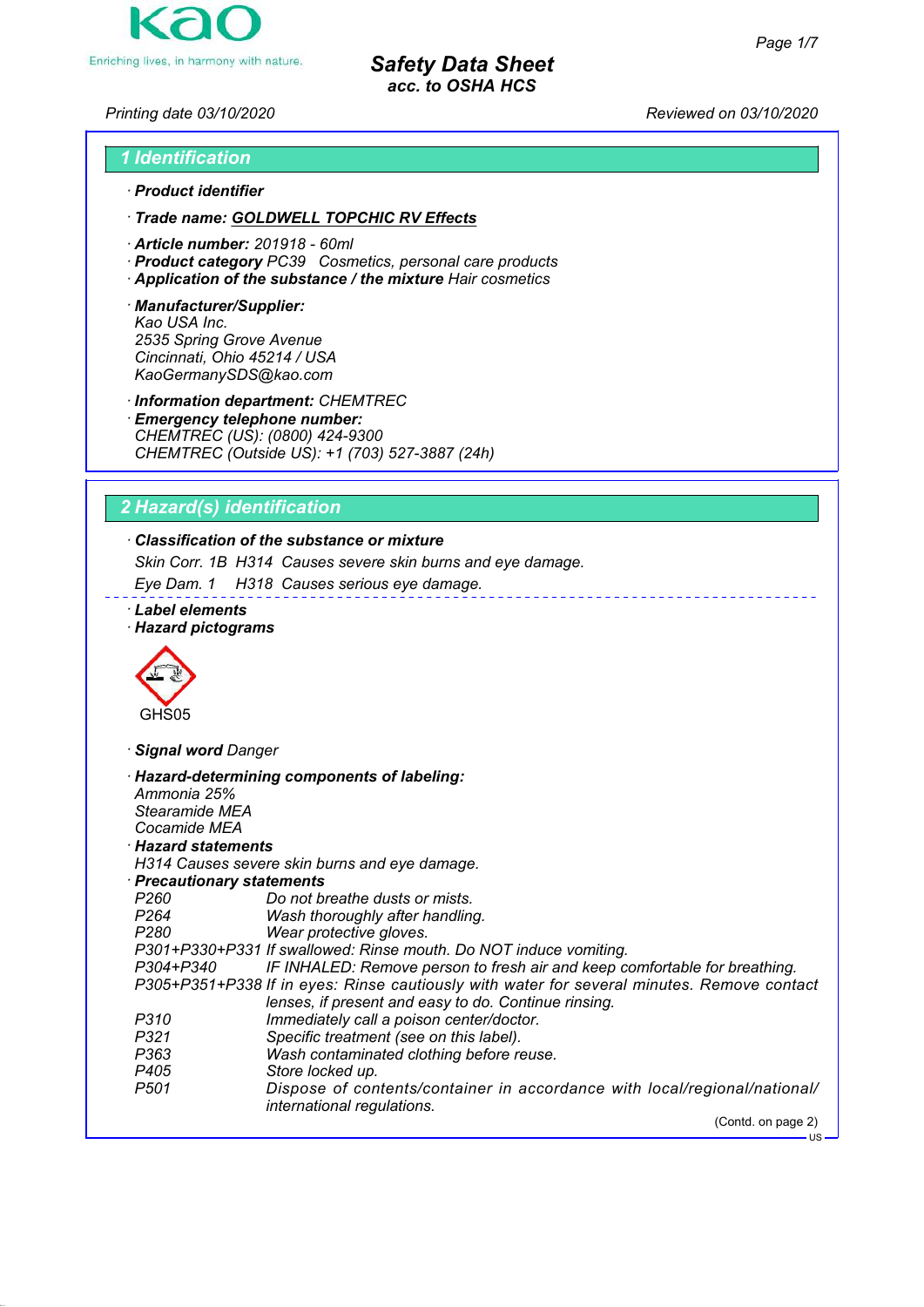*Printing date 03/10/2020 Reviewed on 03/10/2020*

| Trade name: GOLDWELL TOPCHIC RV Effects |
|-----------------------------------------|
|-----------------------------------------|

(Contd. of page 1) *· Classification system: · NFPA ratings (scale 0 - 4)* 3 0  $\overline{\mathbf{0}}$ *Health = 3 Fire = 0 Reactivity = 0 · HMIS-ratings (scale 0 - 4)* HEALTH FIRE REACTIVITY 0 *Reactivity = 0* \*3  $\overline{10}$ *Health = \*3 Fire = 0 · Other hazards · Results of PBT and vPvB assessment · PBT: Not applicable. · vPvB: Not applicable.*

# *3 Composition/information on ingredients*

*· Chemical characterization: Mixtures*

*· Description: Mixture of the substances listed below with nonhazardous additions.*

| · Dangerous components:      |                |                                          |                  |
|------------------------------|----------------|------------------------------------------|------------------|
| CAS: 1336-21-6   Ammonia 25% |                | $\otimes$ Skin Corr. 1B, H314            | 25-≤10%          |
| CAS: 111-57-9                | Stearamide MEA | Sye Dam. 1, H318<br>∴Skin Irrit. 2, H315 | $22.5 - 3%$      |
| CAS: 68140-00-1 Cocamide MEA |                | Sye Dam. 1, H318<br>∴Skin Irrit. 2, H315 | $\geq 2.5 - 3\%$ |

#### *4 First-aid measures*

*· Description of first aid measures*

- *· General information: Immediately remove any clothing soiled by the product.*
- *· After inhalation:*
- *In case of unconsciousness place patient stably in side position for transportation.*
- *· After skin contact: Immediately wash with water and soap and rinse thoroughly.*
- *· After eye contact:*

*Rinse opened eye for several minutes under running water. Then consult a doctor.*

*· After swallowing: Drink copious amounts of water and provide fresh air. Immediately call a doctor.*

*· Information for doctor: Treat symptomatically.*

*· Most important symptoms and effects, both acute and delayed No further relevant information available.*

*· Indication of any immediate medical attention and special treatment needed No further relevant information available.*

### *5 Fire-fighting measures*

- *· Extinguishing media*
- *· Suitable extinguishing agents: Water spray, water fog, Dry chemical, Alcohol-resistant foam, Carbon dioxide (CO2)*
- *· Special hazards arising from the substance or mixture During heating or in case of fire poisonous gases are produced. Exposure to decomposition products may be a hazard to health*

*No further relevant information available.*

(Contd. on page 3)

 $H<sub>S</sub>$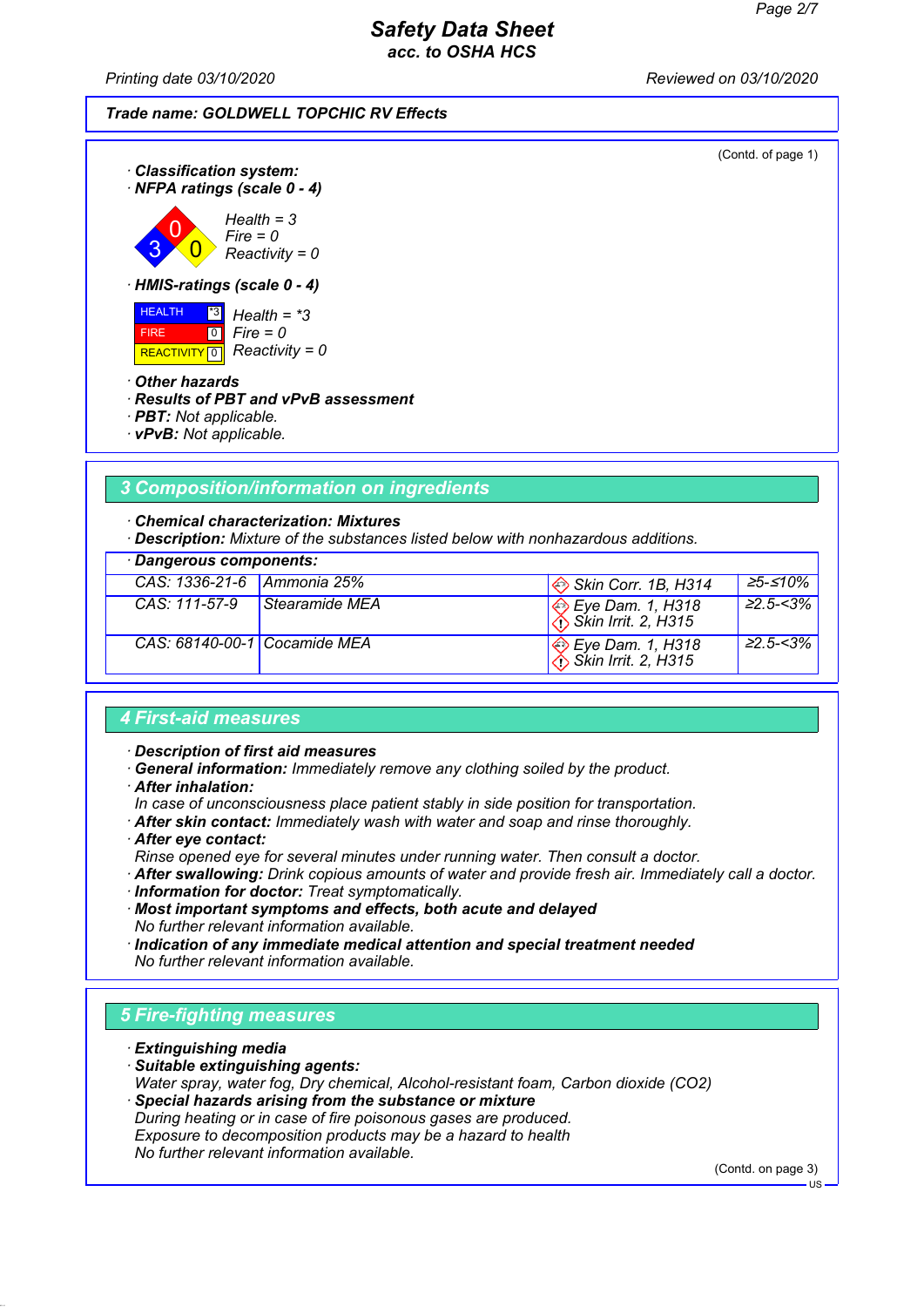(Contd. of page 2)

### *Safety Data Sheet acc. to OSHA HCS*

*Printing date 03/10/2020 Reviewed on 03/10/2020*

#### *Trade name: GOLDWELL TOPCHIC RV Effects*

*· Advice for firefighters*

- *· Protective equipment: No special measures required.*
- *· Additional information*
- *Fire residues and contaminated fire extinguishing water must be disposed of in accordance with local regulations.*
- *Use water spray to cool unopened containers.*

*Prevent fire extinguishing water from contaminating surface water or the ground water system*

### *6 Accidental release measures*

- *· Personal precautions, protective equipment and emergency procedures Not required.*
- *· Environmental precautions: Do not allow to enter sewers/ surface or ground water.*
- *· Methods and material for containment and cleaning up: Use neutralizing agent.*
- *Dispose contaminated material as waste according to item 13.*
- *· Reference to other sections*
- *See Section 7 for information on safe handling.*
- *See Section 8 for information on personal protection equipment.*
- *See Section 13 for disposal information.*

#### *7 Handling and storage*

*· Handling:*

- *· Precautions for safe handling Prevent formation of aerosols.*
- *· Information about protection against explosions and fires: No special measures required.*
- *· Conditions for safe storage, including any incompatibilities*
- *· Storage:*
- *· Requirements to be met by storerooms and receptacles: No special requirements.*
- *· Information about storage in one common storage facility: Not required.*
- *· Further information about storage conditions:*
- *Keep receptacle tightly sealed. Keep container in a well-ventilated place.*
- *· Specific end use(s) No further relevant information available.*

*8 Exposure controls/personal protection*

*· Additional information about design of technical systems: No further data; see item 7.*

- *· Control parameters*
- *· Components with limit values that require monitoring at the workplace:*

*The product does not contain any relevant quantities of materials with critical values that have to be monitored at the workplace.*

- *· Additional information: The lists that were valid during the creation were used as basis.*
- *· Exposure controls*
- *· Personal protective equipment:*
- *· General protective and hygienic measures: Immediately remove all soiled and contaminated clothing. Wash hands before breaks and at the end of work. Avoid contact with the eyes. Avoid contact with the eyes and skin.*
- 
- *· Breathing equipment:*
- *Not required.*

*In case of brief exposure or low pollution use respiratory filter device. In case of intensive or longer exposure use respiratory protective device that is independent of circulating air.*

(Contd. on page 4)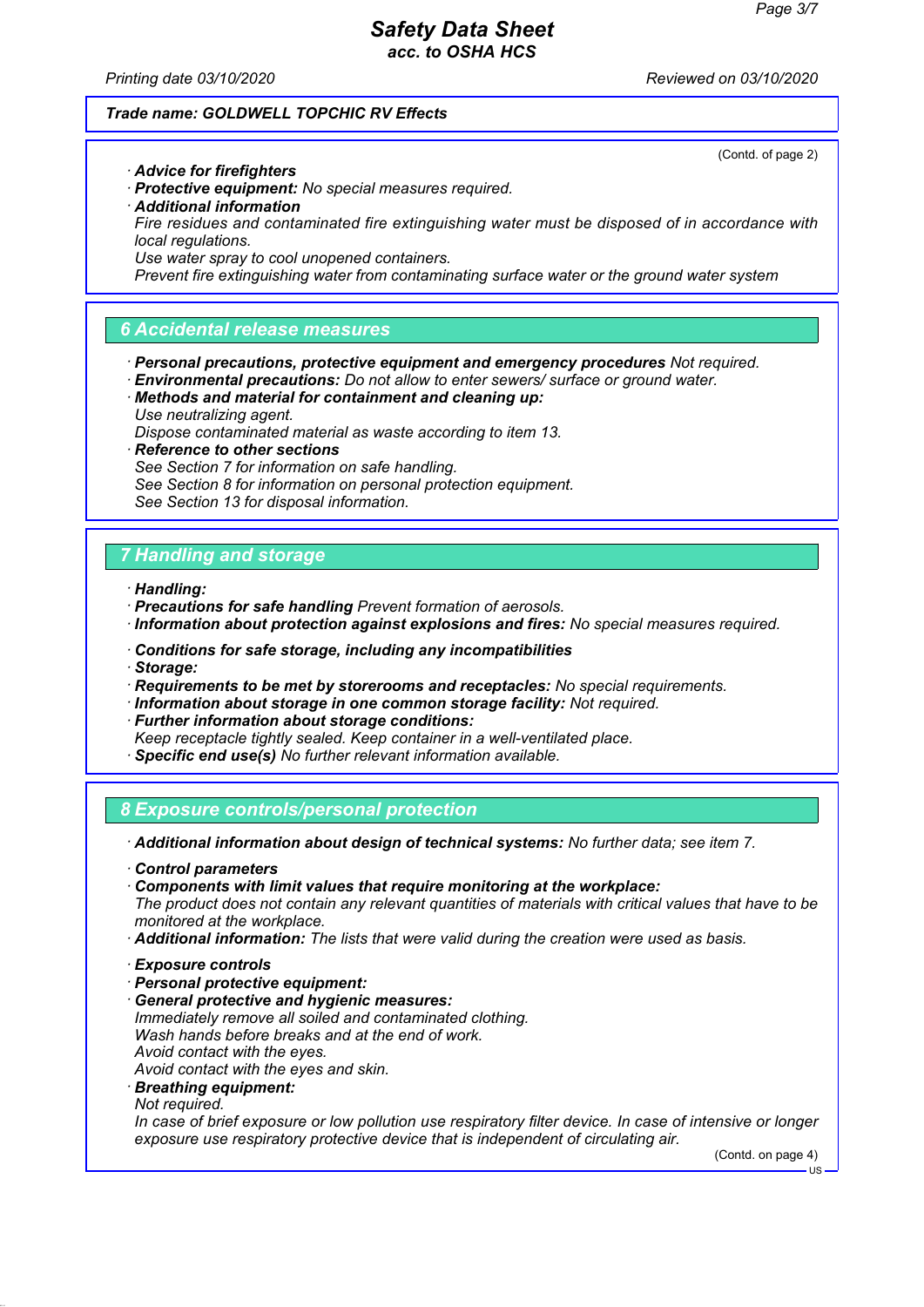(Contd. of page 3)

#### *Safety Data Sheet acc. to OSHA HCS*

*Printing date 03/10/2020 Reviewed on 03/10/2020*

#### *Trade name: GOLDWELL TOPCHIC RV Effects*

*· Protection of hands:*



*Protective gloves*

*The glove material has to be impermeable and resistant to the product/ the substance / the preparation. Due to missing tests no recommendation to the glove material can be given for the product/ the preparation/ the chemical mixture.*

*Selection of the glove material on consideration of the penetration times, rates of diffusion and the degradation.*

*· Material of gloves*

*The selection of the suitable gloves does not only depend on the material, but also on further marks of quality and varies from manufacturer to manufacturer. As the product is a preparation of several substances, the resistance of the glove material can not be calculated in advance and has therefore to be checked prior to the application.*

#### *· Penetration time of glove material*

*The exact break through time has to be found out by the manufacturer of the protective gloves and has to be observed.*

#### *· Eye protection:*



*Not required under normal conditions If there is a risk of splashing: safety glasses*

| Information on basic physical and chemical properties<br><b>General Information</b> |                                               |
|-------------------------------------------------------------------------------------|-----------------------------------------------|
| Appearance:                                                                         |                                               |
| Form:                                                                               | cream, viscous, with pearly effect            |
| Color:                                                                              | reddish violet                                |
| · Odor:                                                                             | Characteristic                                |
| <b>Odor threshold:</b>                                                              | Not determined.                               |
| · pH-value:                                                                         | Not determined.                               |
| <b>Change in condition</b>                                                          |                                               |
| <b>Melting point/Melting range:</b>                                                 | Undetermined.                                 |
| <b>Boiling point/Boiling range:</b>                                                 | Undetermined.                                 |
| · Flash point:                                                                      | Not applicable.                               |
| · Flammability (solid, gaseous):                                                    | Not applicable.                               |
| Decomposition temperature:                                                          | Not determined.                               |
| · Auto igniting:                                                                    | Product is not selfigniting.                  |
| Danger of explosion:                                                                | Product does not present an explosion hazard. |
| $\cdot$ Vapor pressure at 20 °C (68 °F):                                            | 23 hPa (17.3 mm Hg)                           |
| $\cdot$ Density at 20 °C (68 °F):                                                   | 0.98 g/cm <sup>3</sup> (8.1781 lbs/gal)       |
| <b>Relative density</b>                                                             | Not determined.                               |
| · Vapor density                                                                     | Not determined.                               |
| <b>Evaporation rate</b>                                                             | Not determined.                               |
| Solubility in / Miscibility with                                                    |                                               |
| Water:                                                                              | Not miscible or difficult to mix.             |

(Contd. on page 5)

 $\overline{\mathsf{u}}$ s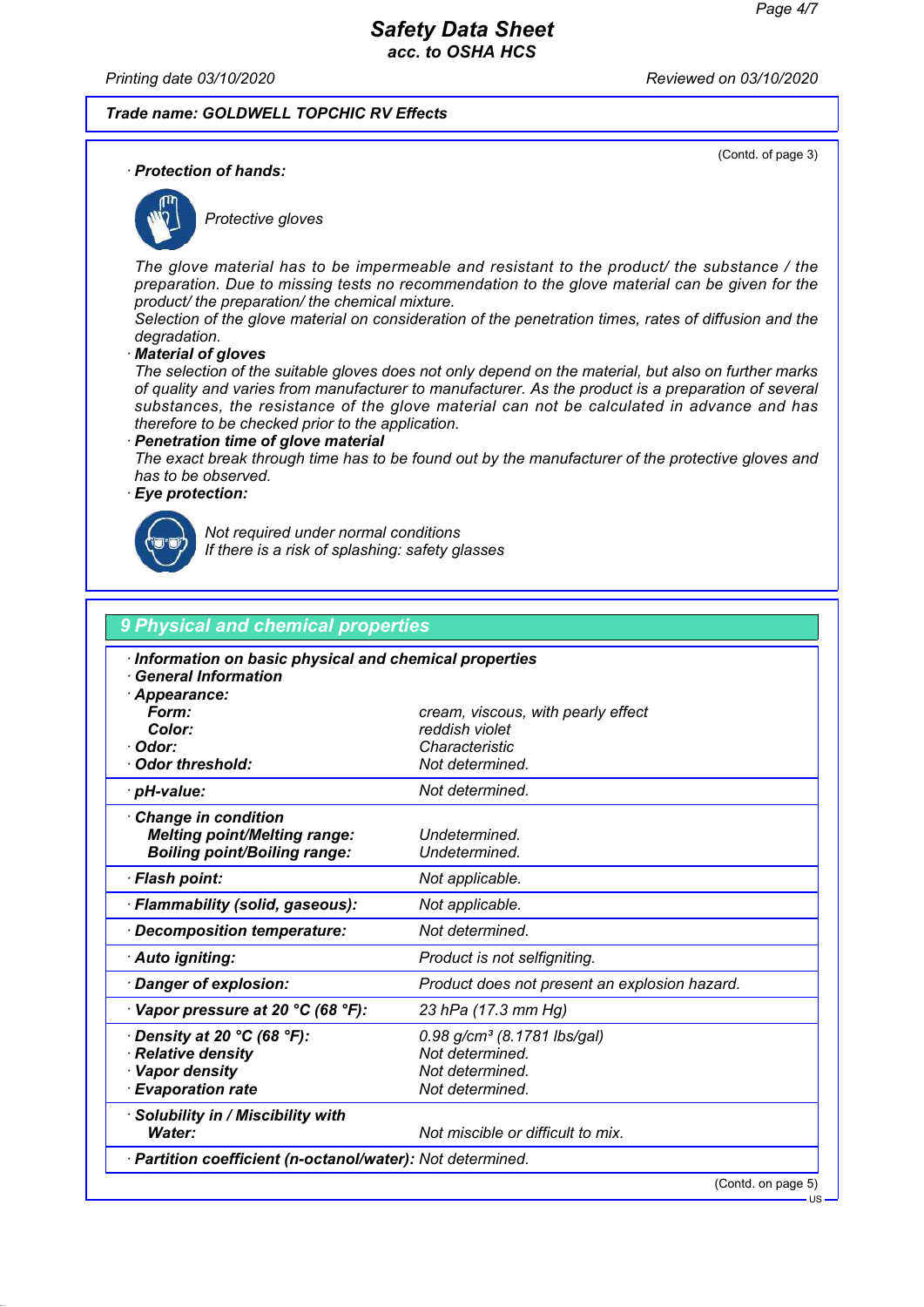*Printing date 03/10/2020 Reviewed on 03/10/2020*

#### *Trade name: GOLDWELL TOPCHIC RV Effects*

|                                                                     |                                            | (Contd. of page 4) |
|---------------------------------------------------------------------|--------------------------------------------|--------------------|
| · Viscosity:<br>Dynamic at 20 $°C$ (68 $°F$ ):<br><b>Kinematic:</b> | 15,000 mPas<br>Not determined.             |                    |
| · Solvent content:                                                  |                                            |                    |
| <b>Organic solvents:</b>                                            | 0.33%                                      |                    |
| Water:                                                              | 61.8%                                      |                    |
| <b>VOC content:</b>                                                 | 0.33%                                      |                    |
| <b>Solids content:</b>                                              | 27.8%                                      |                    |
| Other information                                                   | No further relevant information available. |                    |

#### *10 Stability and reactivity*

#### *· Reactivity*

*No dangerous reactions known if used as directed. No further relevant information available.*

- *· Chemical stability The product is stable under standard conditions.*
- *· Thermal decomposition / conditions to be avoided: No decomposition if used according to specifications.*
- *· Possibility of hazardous reactions No dangerous reactions known.*
- *· Conditions to avoid No further relevant information available.*
- *· Incompatible materials: No further relevant information available.*
- *· Hazardous decomposition products: No dangerous decomposition products known.*

#### *11 Toxicological information*

- *· Information on toxicological effects*
- *· Acute toxicity:*
- *· Primary irritant effect:*
- *· on the skin: Caustic effect on skin and mucous membranes.*
- *· on the eye:*
- *Strong caustic effect.*

*Strong irritant with the danger of severe eye injury.*

- *· Sensitization: No sensitizing effects known.*
- *· Additional toxicological information:*

*The product shows the following dangers according to internally approved calculation methods for preparations:*

- *Corrosive*
- *Irritant*

*Swallowing will lead to a strong caustic effect on mouth and throat and to the danger of perforation of esophagus and stomach.*

- *· Carcinogenic categories*
- *· IARC (International Agency for Research on Cancer)*

*None of the ingredients is listed.*

*· NTP (National Toxicology Program)*

*None of the ingredients is listed.*

- *· OSHA-Ca (Occupational Safety & Health Administration)*
- *None of the ingredients is listed.*

(Contd. on page 6)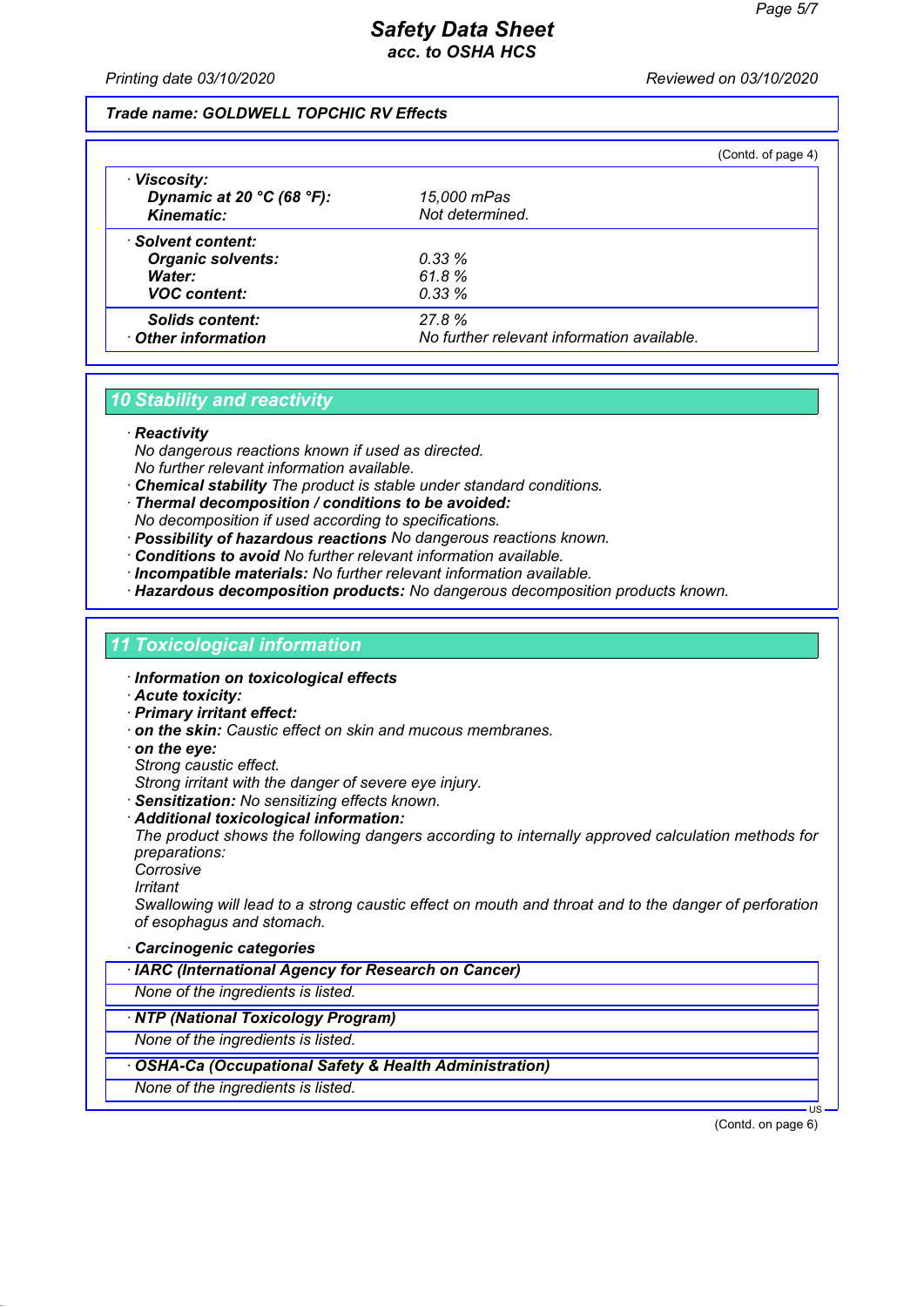*Printing date 03/10/2020 Reviewed on 03/10/2020*

#### *Trade name: GOLDWELL TOPCHIC RV Effects*

(Contd. of page 5)

#### *12 Ecological information*

- *· Toxicity*
- *· Aquatic toxicity: No further relevant information available.*
- *· Persistence and degradability No further relevant information available.*
- *· Behavior in environmental systems:*
- *· Bioaccumulative potential No further relevant information available.*
- *· Mobility in soil No further relevant information available.*
- *· Additional ecological information:*

*· General notes:*

*Water hazard class 2 (Self-assessment): hazardous for water Do not allow product to reach ground water, water course or sewage system. Must not reach bodies of water or drainage ditch undiluted or unneutralized. Danger to drinking water if even small quantities leak into the ground.*

- *· Results of PBT and vPvB assessment*
- *· PBT: Not applicable.*
- *· vPvB: Not applicable.*

*· Other adverse effects No further relevant information available.*

### *13 Disposal considerations*

- *· Uncleaned packagings:*
- *· Recommendation: Disposal must be made according to official regulations.*

| <b>14 Transport information</b>                                                   |                 |
|-----------------------------------------------------------------------------------|-----------------|
| · UN-Number<br>· DOT, ADR/RID/ADN, IMDG, IATA                                     | Void            |
| · UN proper shipping name<br>· DOT, IMDG, IATA                                    | Void            |
| · Transport hazard class(es)                                                      |                 |
| · DOT, ADR/RID/ADN, ADN, IMDG, IATA<br>· Class                                    | Void            |
| · Packing group<br>· DOT, ADR/RID/ADN, IMDG, IATA                                 | Void            |
| · Environmental hazards:                                                          | Not applicable. |
| · Special precautions for user                                                    | Not applicable. |
| Transport in bulk according to Annex II of<br><b>MARPOL73/78 and the IBC Code</b> | Not applicable. |
| · UN "Model Regulation":                                                          | Void            |

### *15 Regulatory information*

- *· Safety, health and environmental regulations/legislation specific for the substance or mixture*
- *· Sara*
- *· Section 355 (extremely hazardous substances):*
- *None of the ingredients is listed.*

(Contd. on page 7)

US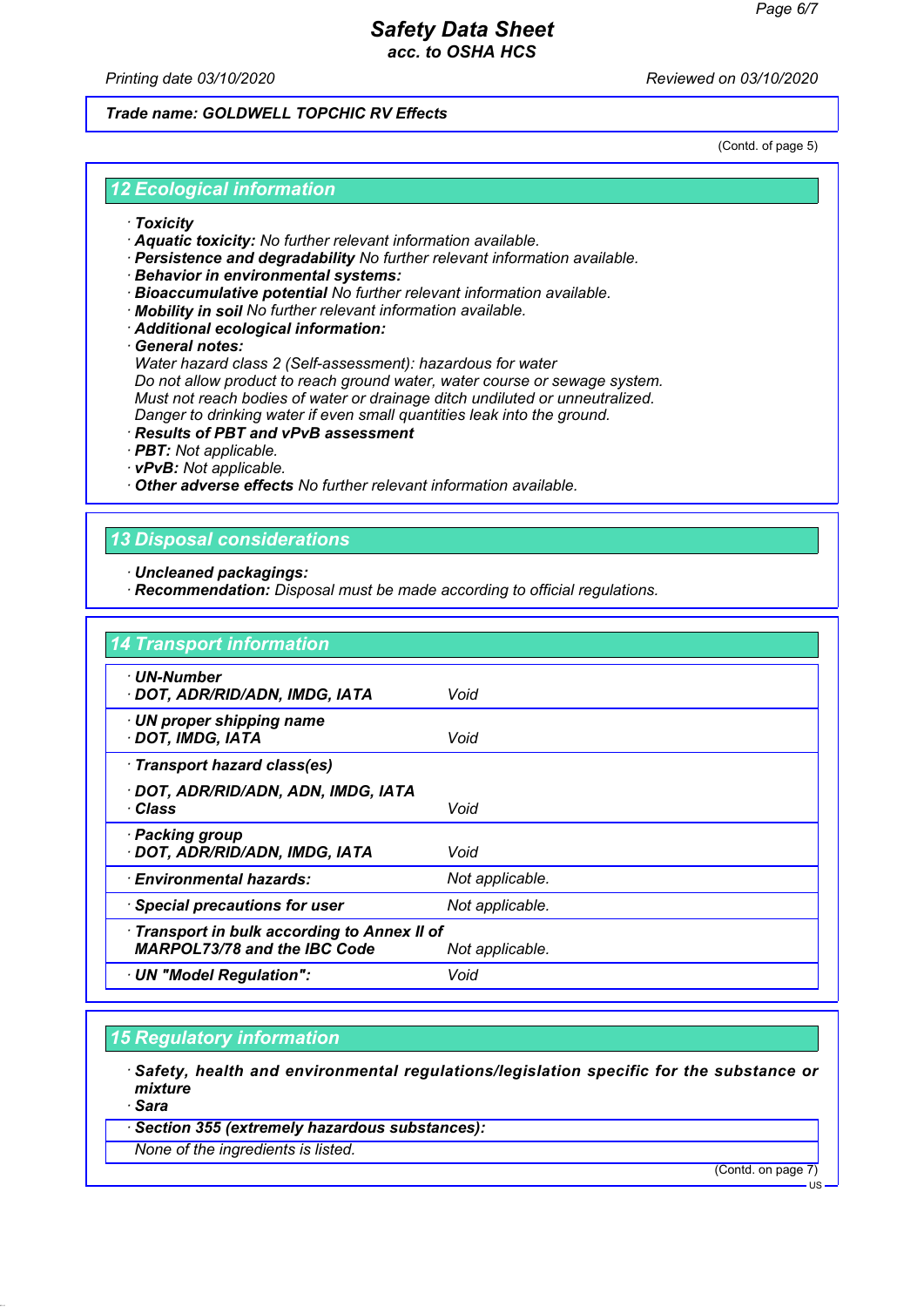*Printing date 03/10/2020 Reviewed on 03/10/2020*

#### *Trade name: GOLDWELL TOPCHIC RV Effects*

|                                                                                    | (Contd. of page 6) |
|------------------------------------------------------------------------------------|--------------------|
| Section 313 (Specific toxic chemical listings):                                    |                    |
| CAS: 1336-21-6 Ammonia 25%                                                         |                    |
| <b>TSCA (Toxic Substances Control Act):</b>                                        |                    |
| All components have the value ACTIVE.                                              |                    |
| <b>Hazardous Air Pollutants</b>                                                    |                    |
| None of the ingredients is listed.                                                 |                    |
| · Proposition 65                                                                   |                    |
| <b>Chemicals known to cause cancer:</b>                                            |                    |
| None of the ingredients is listed.                                                 |                    |
| Chemicals known to cause reproductive toxicity for females:                        |                    |
| None of the ingredients is listed.                                                 |                    |
| Chemicals known to cause reproductive toxicity for males:                          |                    |
| None of the ingredients is listed.                                                 |                    |
| Chemicals known to cause developmental toxicity:                                   |                    |
| None of the ingredients is listed.                                                 |                    |
| Carcinogenic categories                                                            |                    |
| <b>EPA (Environmental Protection Agency)</b>                                       |                    |
| None of the ingredients is listed.                                                 |                    |
| TLV (Threshold Limit Value established by ACGIH)                                   |                    |
| None of the ingredients is listed.                                                 |                    |
| · NIOSH-Ca (National Institute for Occupational Safety and Health)                 |                    |
| None of the ingredients is listed.                                                 |                    |
| Chemical safety assessment: A Chemical Safety Assessment has not been carried out. |                    |

#### *16 Other information*

*This information is based on our present knowledge. However, this shall not constitute a guarantee for any specific product features and shall not establish a legally valid contractual relationship.*

#### *· Relevant phrases*

*H314 Causes severe skin burns and eye damage.*

- *H315 Causes skin irritation.*
- *H318 Causes serious eye damage.*
- *· Department issuing SDS: Regulatory Affairs*
- *· Date of preparation / last revision 03/10/2020 / -*

```
· Abbreviations and acronyms:
 ADR: Accord européen sur le transport des marchandises dangereuses par Route (European Agreement concerning the
 International Carriage of Dangerous Goods by Road)
 IMDG: International Maritime Code for Dangerous Goods
 DOT: US Department of Transportation
 IATA: International Air Transport Association
 ACGIH: American Conference of Governmental Industrial Hygienists
 EINECS: European Inventory of Existing Commercial Chemical Substances
 ELINCS: European List of Notified Chemical Substances
 CAS: Chemical Abstracts Service (division of the American Chemical Society)
 NFPA: National Fire Protection Association (USA)
 HMIS: Hazardous Materials Identification System (USA)
 VOC: Volatile Organic Compounds (USA, EU)
 PBT: Persistent, Bioaccumulative and Toxic
 vPvB: very Persistent and very Bioaccumulative
 NIOSH: National Institute for Occupational Safety
 OSHA: Occupational Safety & Health
 TLV: Threshold Limit Value
 PEL: Permissible Exposure Limit
 REL: Recommended Exposure Limit
 Skin Corr. 1B: Skin corrosion/irritation – Category 1B
 Skin Irrit. 2: Skin corrosion/irritation – Category 2
 Eye Dam. 1: Serious eye damage/eye irritation – Category 1
```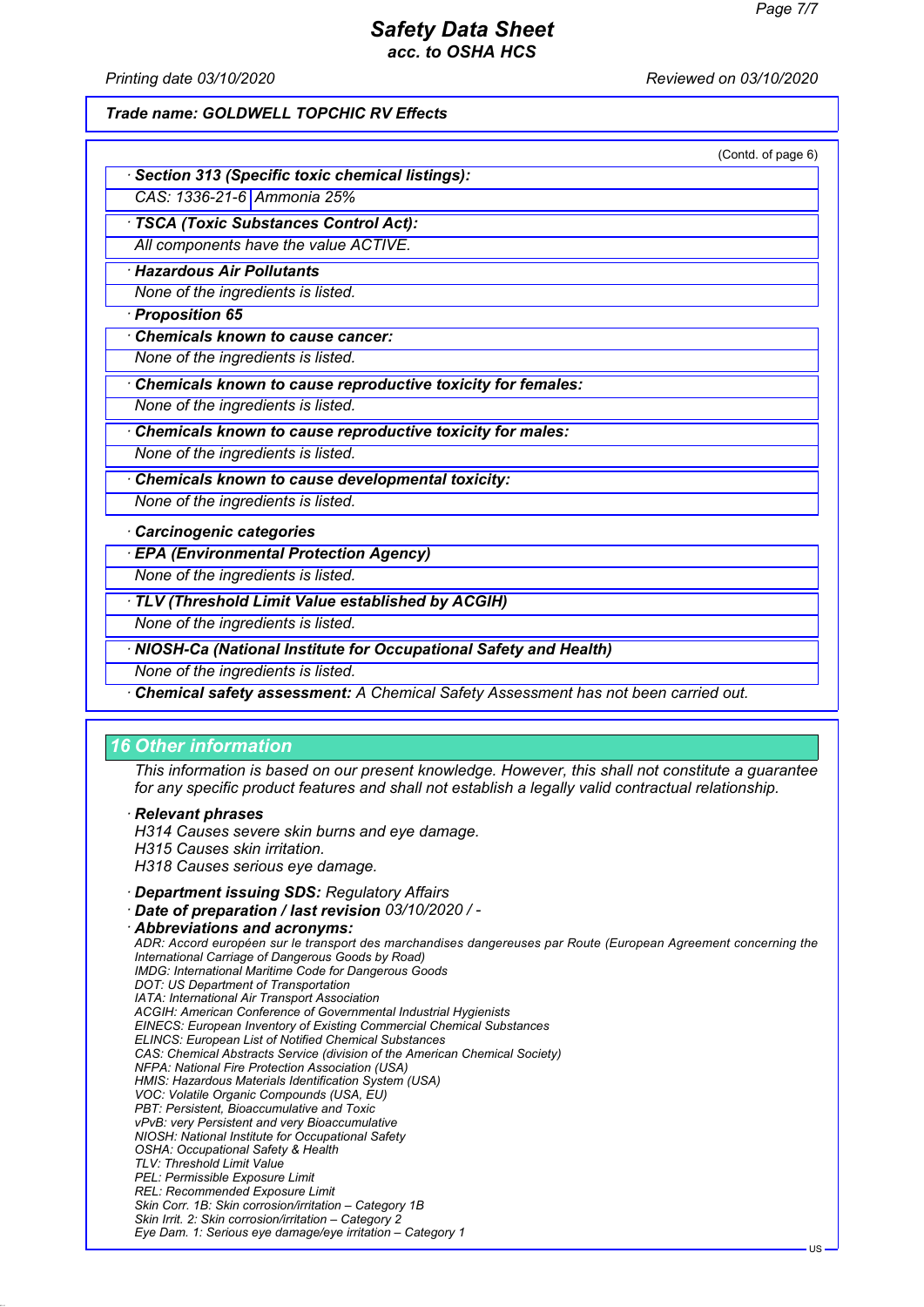

*Printing date 03/09/2020 Reviewed on 03/09/2020*

# *\* 1 Identification · Product identifier*

*· Trade name: GOLDWELL TOPCHIC K EFFECTS*

- *· Article number: 201915 60ml*
- *· Product category PC39 Cosmetics, personal care products*
- *· Application of the substance / the mixture Hair cosmetics*
- *· Manufacturer/Supplier: Kao USA Inc. 2535 Spring Grove Avenue Cincinnati, Ohio 45214 / USA KaoGermanySDS@kao.com*

*· Information department: CHEMTREC*

*· Emergency telephone number: CHEMTREC (US): (0800) 424-9300 CHEMTREC (Outside US): +1 (703) 527-3887 (24h)*

# *\* 2 Hazard(s) identification*

# *· Classification of the substance or mixture*

*Skin Corr. 1B H314 Causes severe skin burns and eye damage.*

*Eye Dam. 1 H318 Causes serious eye damage.*

*· Label elements · Hazard pictograms*



GHS05

*· Signal word Danger*

| Ammonia 25%                | · Hazard-determining components of labeling:                                                            |
|----------------------------|---------------------------------------------------------------------------------------------------------|
| Stearamide MEA             |                                                                                                         |
| Cocamide MEA               |                                                                                                         |
| $\cdot$ Hazard statements  |                                                                                                         |
|                            | H314 Causes severe skin burns and eye damage.                                                           |
| · Precautionary statements |                                                                                                         |
| P260                       | Do not breathe dusts or mists.                                                                          |
| P264 <b>P</b>              | Wash thoroughly after handling.                                                                         |
| P280                       | Wear protective gloves.                                                                                 |
|                            | P301+P330+P331 If swallowed: Rinse mouth. Do NOT induce vomiting.                                       |
|                            | P304+P340 IF INHALED: Remove person to fresh air and keep comfortable for breathing.                    |
|                            | P305+P351+P338 If in eyes: Rinse cautiously with water for several minutes. Remove contact              |
|                            | lenses, if present and easy to do. Continue rinsing.                                                    |
| P310                       | Immediately call a poison center/doctor.                                                                |
| P321                       | Specific treatment (see on this label).                                                                 |
| P363                       | Wash contaminated clothing before reuse.                                                                |
| P405                       | Store locked up.                                                                                        |
| P501                       | Dispose of contents/container in accordance with local/regional/national/<br>international regulations. |
|                            | (Contd. on page 2)                                                                                      |
|                            | $-$ us                                                                                                  |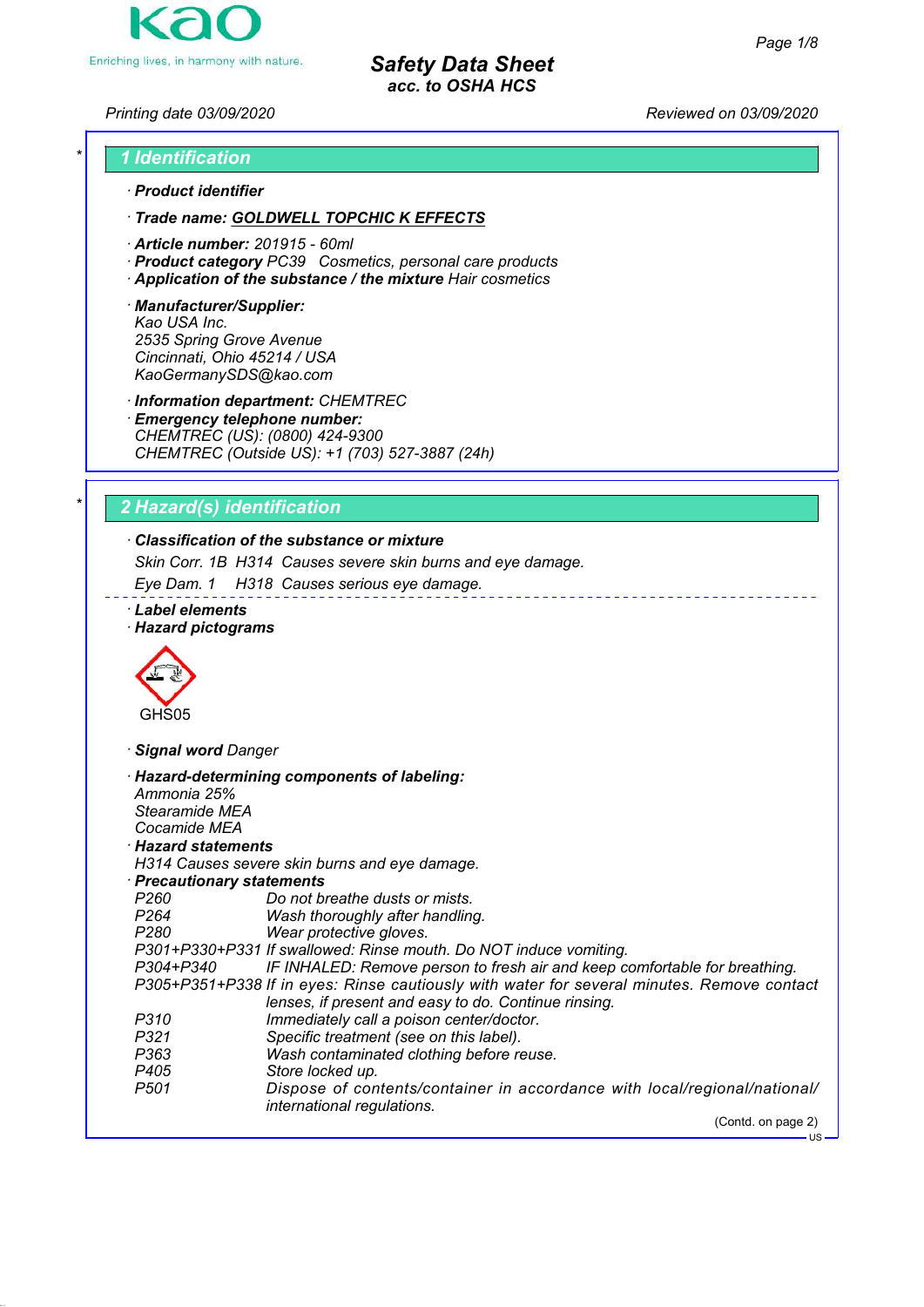*Printing date 03/09/2020 Reviewed on 03/09/2020*

(Contd. of page 1)



 $\overline{\mathbf{0}}$ *Fire = 0 Reactivity = 0*

*· HMIS-ratings (scale 0 - 4)*



*· Other hazards*

3

#### *· Results of PBT and vPvB assessment*

- *· PBT: Not applicable.*
- *· vPvB: Not applicable.*

# *3 Composition/information on ingredients*

*· Chemical characterization: Mixtures*

*· Description: Mixture of the substances listed below with nonhazardous additions.*

|  | · Dangerous components: |
|--|-------------------------|
|--|-------------------------|

| CAS: 1336-21-6 Ammonia 25%   |                | $\otimes$ Skin Corr. 1B, H314            | 25-≤10%        |
|------------------------------|----------------|------------------------------------------|----------------|
| $CAS: 111-57-9$              | Stearamide MEA | $\bigotimes_{\text{A}}$ Eye Dam. 1, H318 | $\geq$ 2.5-<3% |
| CAS: 68140-00-1 Cocamide MEA |                | $\bigotimes_{\text{A}}$ Eye Dam. 1, H318 | $\geq$ 2.5-<3% |

#### *4 First-aid measures*

*· Description of first aid measures*

- *· General information: Immediately remove any clothing soiled by the product.*
- *· After inhalation:*
- *In case of unconsciousness place patient stably in side position for transportation.*
- *· After skin contact: Immediately wash with water and soap and rinse thoroughly.*
- *· After eye contact:*

*Rinse opened eye for several minutes under running water. Then consult a doctor.*

- *· After swallowing: Drink copious amounts of water and provide fresh air. Immediately call a doctor.*
- *· Information for doctor: Treat symptomatically.*

*· Most important symptoms and effects, both acute and delayed No further relevant information available.*

*· Indication of any immediate medical attention and special treatment needed No further relevant information available.*

# *5 Fire-fighting measures*

- *· Extinguishing media*
- *· Suitable extinguishing agents: Water spray, water fog, Dry chemical, Alcohol-resistant foam, Carbon dioxide (CO2)*
- *· Special hazards arising from the substance or mixture During heating or in case of fire poisonous gases are produced. Exposure to decomposition products may be a hazard to health*
- *No further relevant information available.*

(Contd. on page 3)

 $H<sub>S</sub>$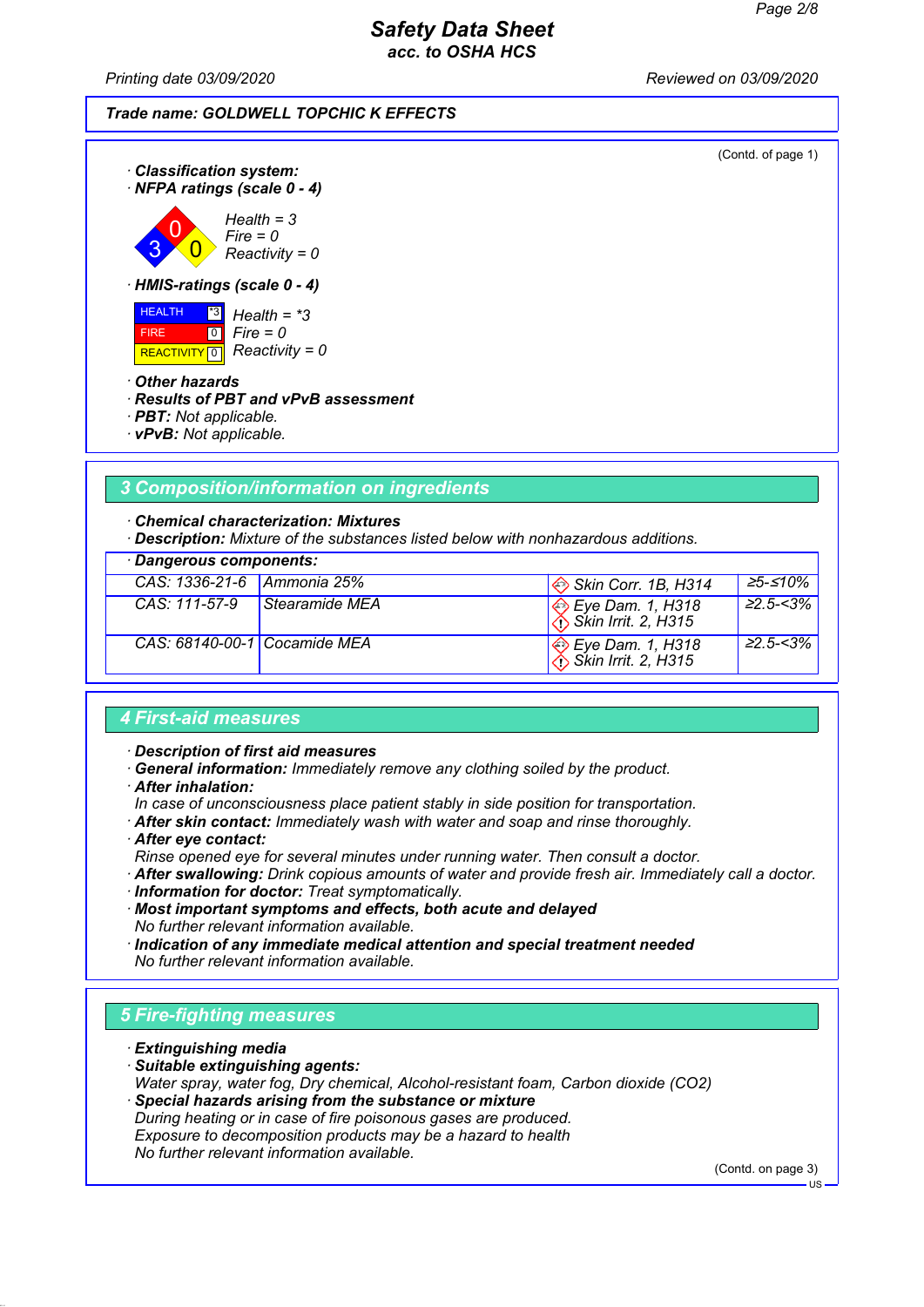(Contd. of page 2)

### *Safety Data Sheet acc. to OSHA HCS*

*Printing date 03/09/2020 Reviewed on 03/09/2020*

#### *Trade name: GOLDWELL TOPCHIC K EFFECTS*

*· Advice for firefighters*

- *· Protective equipment: No special measures required.*
- *· Additional information*
- *Fire residues and contaminated fire extinguishing water must be disposed of in accordance with local regulations.*
- *Use water spray to cool unopened containers.*

*Prevent fire extinguishing water from contaminating surface water or the ground water system*

### *6 Accidental release measures*

- *· Personal precautions, protective equipment and emergency procedures Not required.*
- *· Environmental precautions: Do not allow to enter sewers/ surface or ground water.*
- *· Methods and material for containment and cleaning up:*

*Absorb with liquid-binding material (sand, diatomite, acid binders, universal binders, sawdust). Use neutralizing agent.*

*Dispose contaminated material as waste according to item 13.*

*· Reference to other sections See Section 7 for information on safe handling. See Section 8 for information on personal protection equipment. See Section 13 for disposal information.*

### *7 Handling and storage*

*· Handling:*

- *· Precautions for safe handling Prevent formation of aerosols.*
- *· Information about protection against explosions and fires: No special measures required.*
- *· Conditions for safe storage, including any incompatibilities*
- *· Storage:*
- *· Requirements to be met by storerooms and receptacles: No special requirements.*
- *· Information about storage in one common storage facility: Not required.*
- *· Further information about storage conditions:*
- *Keep receptacle tightly sealed. Keep container in a well-ventilated place.*
- *· Specific end use(s) No further relevant information available.*

#### *\* 8 Exposure controls/personal protection*

*· Additional information about design of technical systems: No further data; see item 7.*

- *· Control parameters*
- *· Components with limit values that require monitoring at the workplace:*

*The product does not contain any relevant quantities of materials with critical values that have to be monitored at the workplace.*

- *· Additional information: The lists that were valid during the creation were used as basis.*
- *· Exposure controls*
- *· Personal protective equipment:*
- *· General protective and hygienic measures:*
- *Immediately remove all soiled and contaminated clothing. Wash hands before breaks and at the end of work.*
- *Avoid contact with the eyes.*
- *Avoid contact with the eyes and skin.*
- *· Breathing equipment:*

*Not required.*

*In case of brief exposure or low pollution use respiratory filter device. In case of intensive or longer exposure use respiratory protective device that is independent of circulating air.*

(Contd. on page 4)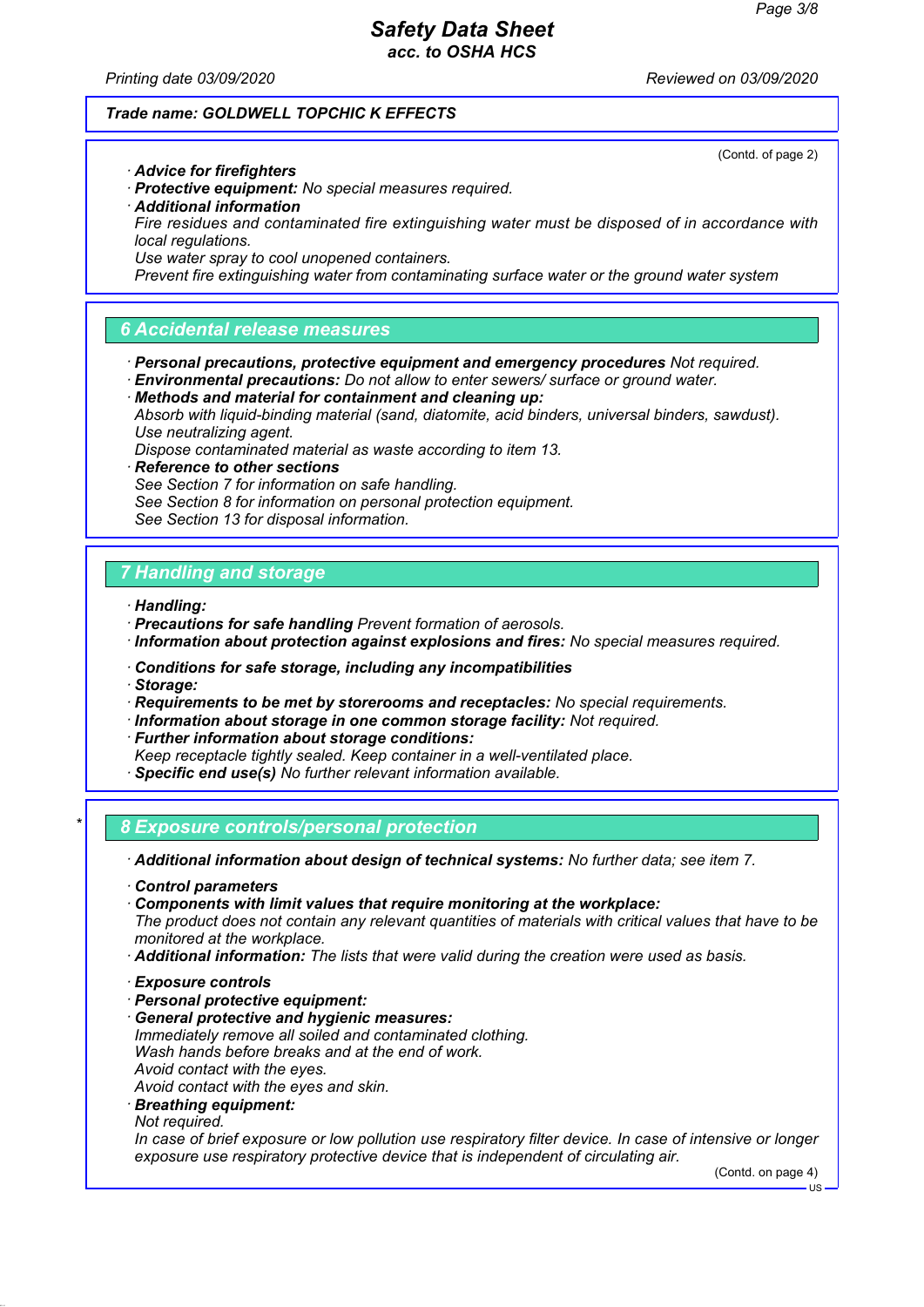(Contd. of page 3)

### *Safety Data Sheet acc. to OSHA HCS*

*Printing date 03/09/2020 Reviewed on 03/09/2020*

#### *Trade name: GOLDWELL TOPCHIC K EFFECTS*

*· Protection of hands:*



*Protective gloves*

*The glove material has to be impermeable and resistant to the product/ the substance / the preparation. Due to missing tests no recommendation to the glove material can be given for the product/ the preparation/ the chemical mixture.*

*Selection of the glove material on consideration of the penetration times, rates of diffusion and the degradation.*

*· Material of gloves*

*The selection of the suitable gloves does not only depend on the material, but also on further marks of quality and varies from manufacturer to manufacturer. As the product is a preparation of several substances, the resistance of the glove material can not be calculated in advance and has therefore to be checked prior to the application.*

#### *· Penetration time of glove material*

*The exact break through time has to be found out by the manufacturer of the protective gloves and has to be observed.*

#### *· Eye protection:*



*Not required under normal conditions If there is a risk of splashing: safety glasses*

| Information on basic physical and chemical properties<br><b>General Information</b> |                                               |
|-------------------------------------------------------------------------------------|-----------------------------------------------|
| · Appearance:                                                                       |                                               |
| Form:                                                                               | cream                                         |
| Color:                                                                              | orange-red                                    |
| · Odor:                                                                             | Characteristic                                |
| <b>Odor threshold:</b>                                                              | Not determined.                               |
| · pH-value:                                                                         | Not determined.                               |
| <b>Change in condition</b>                                                          |                                               |
| <b>Melting point/Melting range:</b>                                                 | Undetermined.                                 |
| <b>Boiling point/Boiling range:</b>                                                 | Undetermined.                                 |
| · Flash point:                                                                      | Not applicable.                               |
| · Flammability (solid, gaseous):                                                    | Not applicable.                               |
| Decomposition temperature:                                                          | Not determined.                               |
| · Auto igniting:                                                                    | Product is not selfigniting.                  |
| Danger of explosion:                                                                | Product does not present an explosion hazard. |
| $\cdot$ Vapor pressure at 20 °C (68 °F):                                            | 23 hPa (17.3 mm Hg)                           |
| $\cdot$ Density at 20 °C (68 °F):                                                   | $0.98$ g/cm <sup>3</sup> (8.1781 lbs/gal)     |
| · Relative density                                                                  | Not determined.                               |
| · Vapor density                                                                     | Not determined.                               |
| <b>Evaporation rate</b>                                                             | Not determined.                               |
| · Solubility in / Miscibility with                                                  |                                               |
| <b>Water:</b>                                                                       | Not miscible or difficult to mix.             |

(Contd. on page 5)

US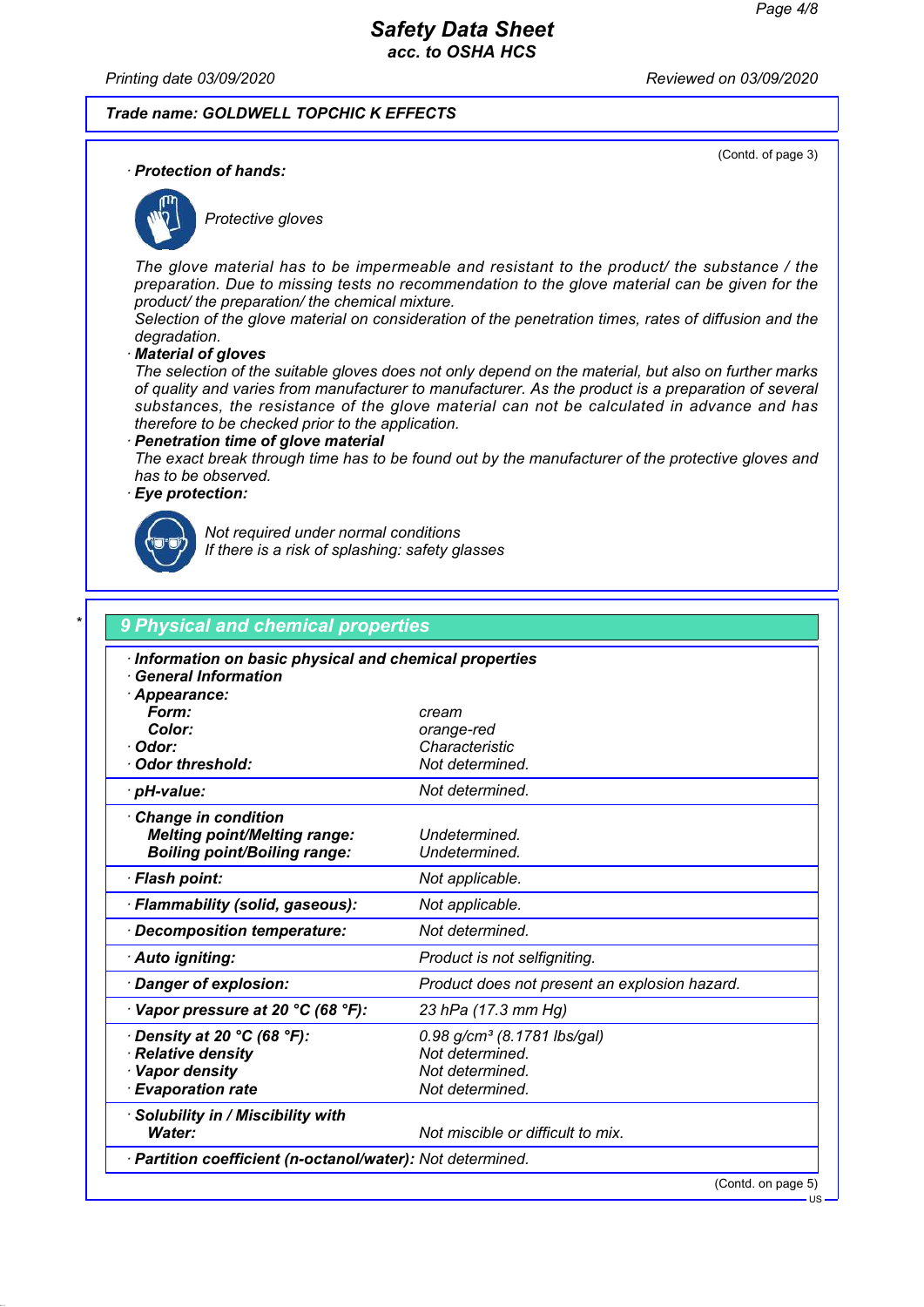*Printing date 03/09/2020 Reviewed on 03/09/2020*

#### *Trade name: GOLDWELL TOPCHIC K EFFECTS*

|                                                                                    |                                            | (Contd. of page 4) |
|------------------------------------------------------------------------------------|--------------------------------------------|--------------------|
| · Viscosity:<br>Dynamic at 20 $^{\circ}$ C (68 $^{\circ}$ F):<br><b>Kinematic:</b> | 15,000 mPas<br>Not determined.             |                    |
| · Solvent content:                                                                 |                                            |                    |
| <b>Organic solvents:</b>                                                           | 0.03%                                      |                    |
| Water:                                                                             | 62.8%                                      |                    |
| <b>VOC content:</b>                                                                | 0.03%                                      |                    |
| <b>Solids content:</b>                                                             | 27.3%                                      |                    |
| Other information                                                                  | No further relevant information available. |                    |

#### *10 Stability and reactivity*

#### *· Reactivity*

*No dangerous reactions known if used as directed. No further relevant information available.*

- *· Chemical stability The product is stable under standard conditions.*
- *· Thermal decomposition / conditions to be avoided: No decomposition if used according to specifications.*

*· Possibility of hazardous reactions No dangerous reactions known.*

*· Conditions to avoid No further relevant information available.*

*· Incompatible materials: No further relevant information available.*

*· Hazardous decomposition products: No dangerous decomposition products known.*

### *11 Toxicological information*

- *· Information on toxicological effects*
- *· Acute toxicity:*
- *· Primary irritant effect:*
- *· on the skin: Caustic effect on skin and mucous membranes.*
- *· on the eye:*
- *Strong caustic effect.*

*Strong irritant with the danger of severe eye injury.*

- *· Sensitization: No sensitizing effects known.*
- *· Additional toxicological information:*

*The product shows the following dangers according to internally approved calculation methods for preparations:*

- *Corrosive*
- *Irritant*

*Swallowing will lead to a strong caustic effect on mouth and throat and to the danger of perforation of esophagus and stomach.*

- *· Carcinogenic categories*
- *· IARC (International Agency for Research on Cancer)*

*None of the ingredients is listed.*

*· NTP (National Toxicology Program)*

*None of the ingredients is listed.*

- *· OSHA-Ca (Occupational Safety & Health Administration)*
- *None of the ingredients is listed.*

(Contd. on page 6)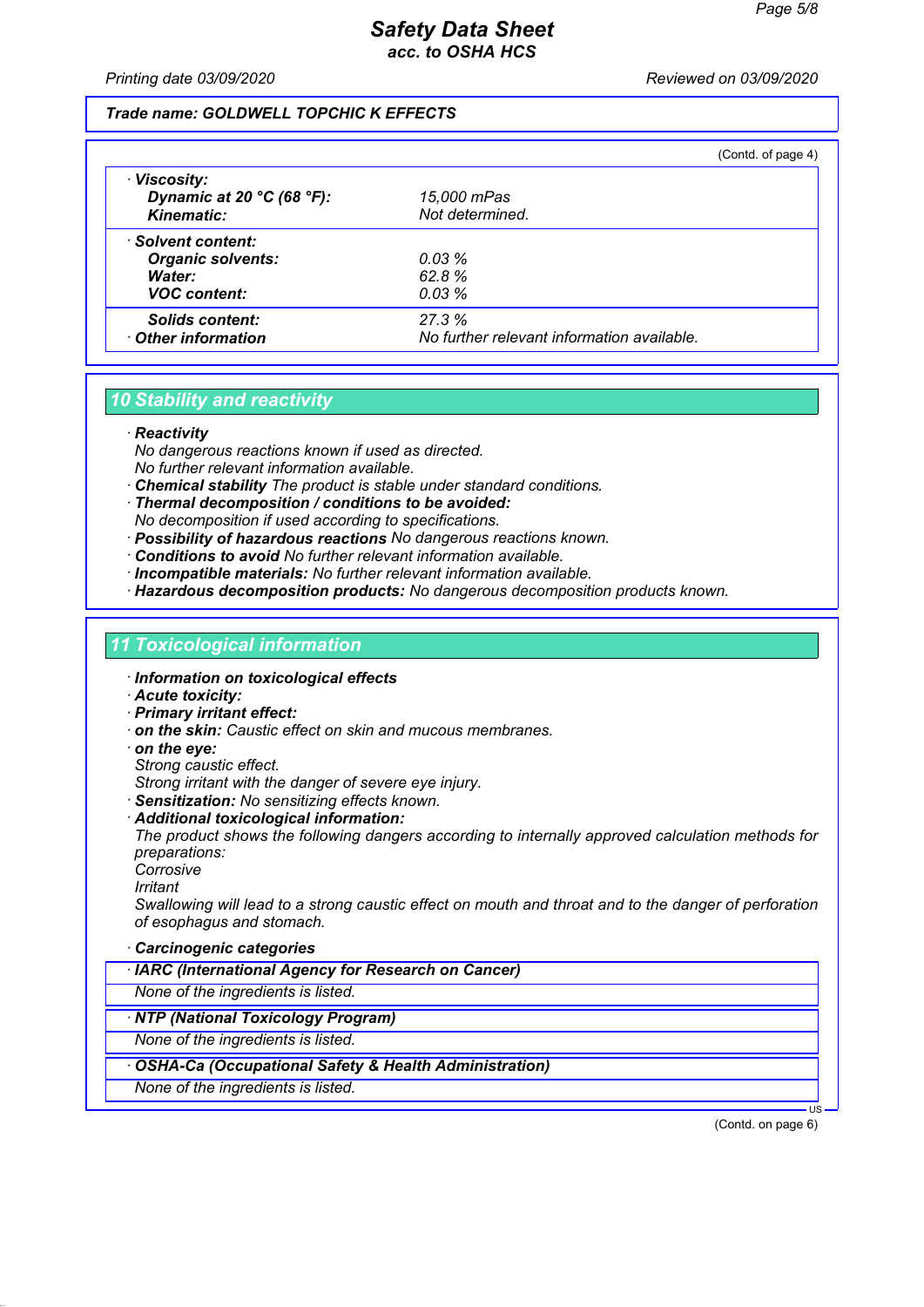*Printing date 03/09/2020 Reviewed on 03/09/2020*

### *Trade name: GOLDWELL TOPCHIC K EFFECTS*

(Contd. of page 5)

#### *12 Ecological information*

- *· Toxicity*
- *· Aquatic toxicity: No further relevant information available.*
- *· Persistence and degradability No further relevant information available.*
- *· Behavior in environmental systems:*
- *· Bioaccumulative potential No further relevant information available.*
- *· Mobility in soil No further relevant information available.*
- *· Additional ecological information:*

*· General notes:*

*Water hazard class 2 (Self-assessment): hazardous for water Do not allow product to reach ground water, water course or sewage system. Must not reach bodies of water or drainage ditch undiluted or unneutralized. Danger to drinking water if even small quantities leak into the ground.*

- *· Results of PBT and vPvB assessment*
- *· PBT: Not applicable.*
- *· vPvB: Not applicable.*

*· Other adverse effects No further relevant information available.*

### *13 Disposal considerations*

- *· Uncleaned packagings:*
- *· Recommendation: Disposal must be made according to official regulations.*

| · UN-Number                                  |                 |
|----------------------------------------------|-----------------|
| · DOT, ADR/RID/ADN, IMDG, IATA               | Void            |
| · UN proper shipping name                    |                 |
| · DOT, IMDG, IATA                            | Void            |
| · Transport hazard class(es)                 |                 |
| · DOT, ADR/RID/ADN, ADN, IMDG, IATA          |                 |
| · Class                                      | Void            |
| · Packing group                              |                 |
| · DOT, ADR/RID/ADN, IMDG, IATA               | Void            |
| · Environmental hazards:                     | Not applicable. |
| · Special precautions for user               | Not applicable. |
| · Transport in bulk according to Annex II of |                 |
| <b>MARPOL73/78 and the IBC Code</b>          | Not applicable. |

### *\* 15 Regulatory information*

- *· Safety, health and environmental regulations/legislation specific for the substance or mixture*
- *· Sara*
- *· Section 355 (extremely hazardous substances):*
- *None of the ingredients is listed.*

(Contd. on page 7)

US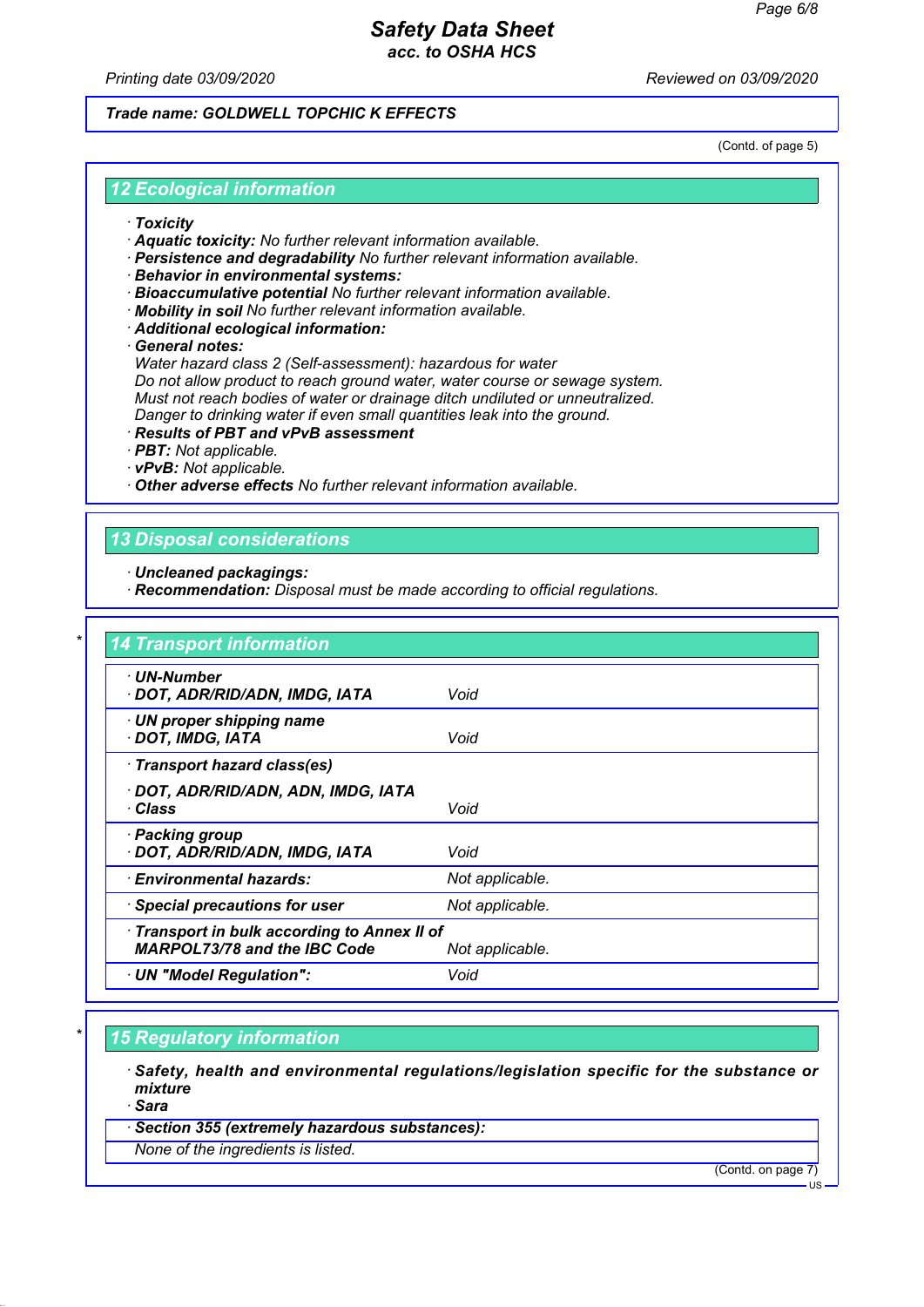*Printing date 03/09/2020 Reviewed on 03/09/2020*

#### *Trade name: GOLDWELL TOPCHIC K EFFECTS*

|                                                                                    | (Contd. of page 6) |
|------------------------------------------------------------------------------------|--------------------|
| <b>Section 313 (Specific toxic chemical listings):</b>                             |                    |
| CAS: 1336-21-6 Ammonia 25%                                                         |                    |
| · TSCA (Toxic Substances Control Act):                                             |                    |
| All components have the value ACTIVE.                                              |                    |
| · Hazardous Air Pollutants                                                         |                    |
| None of the ingredients is listed.                                                 |                    |
| · Proposition 65                                                                   |                    |
| Chemicals known to cause cancer:                                                   |                    |
| None of the ingredients is listed.                                                 |                    |
| Chemicals known to cause reproductive toxicity for females:                        |                    |
| None of the ingredients is listed.                                                 |                    |
| Chemicals known to cause reproductive toxicity for males:                          |                    |
| None of the ingredients is listed.                                                 |                    |
| Chemicals known to cause developmental toxicity:                                   |                    |
| None of the ingredients is listed.                                                 |                    |
| · Carcinogenic categories                                                          |                    |
| · EPA (Environmental Protection Agency)                                            |                    |
| None of the ingredients is listed.                                                 |                    |
| · TLV (Threshold Limit Value established by ACGIH)                                 |                    |
| None of the ingredients is listed.                                                 |                    |
| · NIOSH-Ca (National Institute for Occupational Safety and Health)                 |                    |
| None of the ingredients is listed.                                                 |                    |
| Chemical safety assessment: A Chemical Safety Assessment has not been carried out. |                    |

#### *16 Other information*

*This information is based on our present knowledge. However, this shall not constitute a guarantee for any specific product features and shall not establish a legally valid contractual relationship.*

*· Relevant phrases*

*H314 Causes severe skin burns and eye damage.*

*H315 Causes skin irritation.*

*H318 Causes serious eye damage.*

*· Department issuing SDS: Regulatory Affairs*

*· Date of preparation / last revision 03/09/2020 / -*

*· Abbreviations and acronyms: ADR: Accord européen sur le transport des marchandises dangereuses par Route (European Agreement concerning the International Carriage of Dangerous Goods by Road) IMDG: International Maritime Code for Dangerous Goods DOT: US Department of Transportation IATA: International Air Transport Association ACGIH: American Conference of Governmental Industrial Hygienists EINECS: European Inventory of Existing Commercial Chemical Substances ELINCS: European List of Notified Chemical Substances CAS: Chemical Abstracts Service (division of the American Chemical Society) NFPA: National Fire Protection Association (USA) HMIS: Hazardous Materials Identification System (USA) VOC: Volatile Organic Compounds (USA, EU) PBT: Persistent, Bioaccumulative and Toxic vPvB: very Persistent and very Bioaccumulative NIOSH: National Institute for Occupational Safety OSHA: Occupational Safety & Health TLV: Threshold Limit Value PEL: Permissible Exposure Limit REL: Recommended Exposure Limit Skin Corr. 1B: Skin corrosion/irritation – Category 1B Skin Irrit. 2: Skin corrosion/irritation – Category 2* (Contd. on page 8)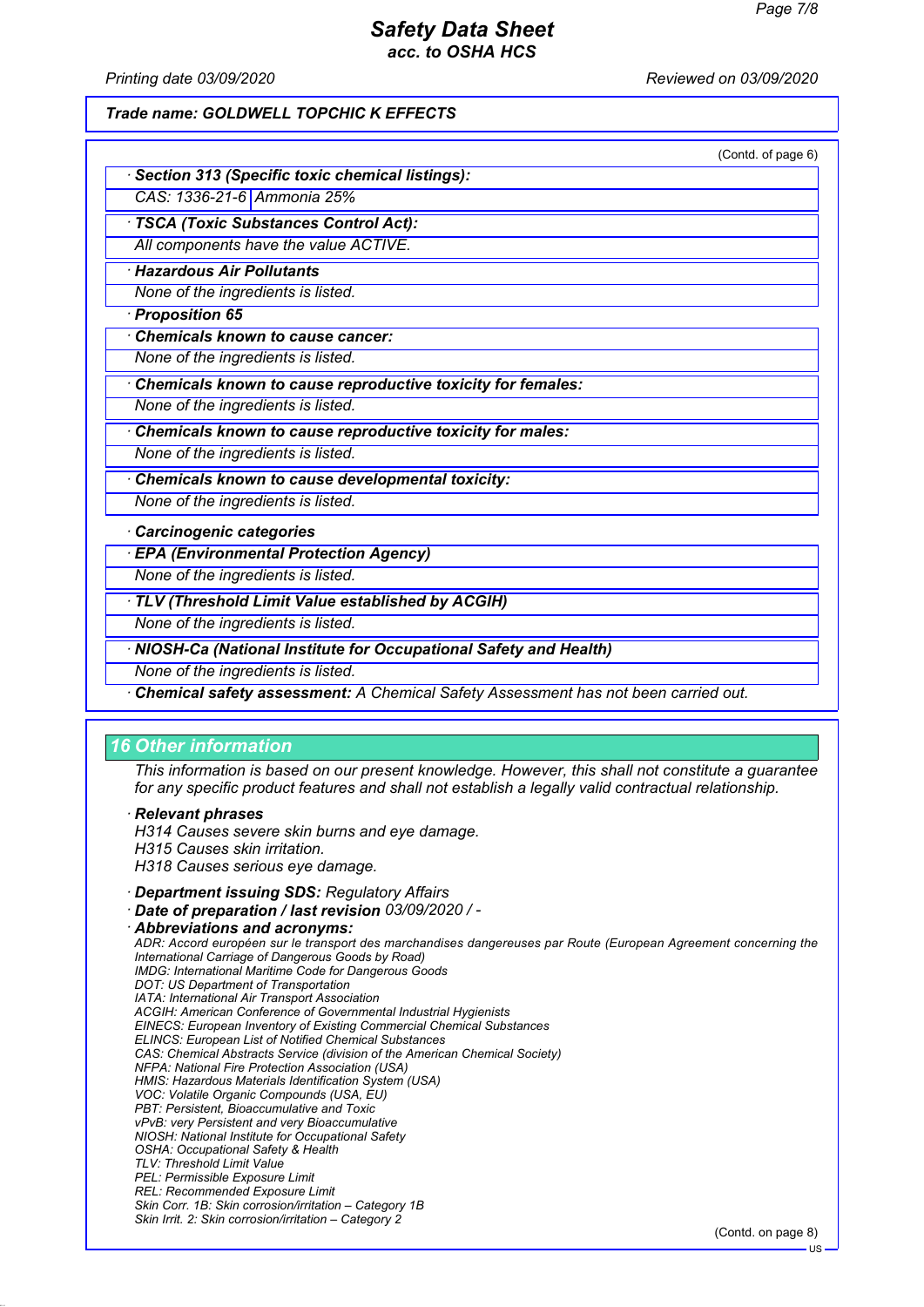*Printing date 03/09/2020 Reviewed on 03/09/2020*

*Trade name: GOLDWELL TOPCHIC K EFFECTS*

*Eye Dam. 1: Serious eye damage/eye irritation – Category 1 · \* Data compared to the previous version altered.*  (Contd. of page 7)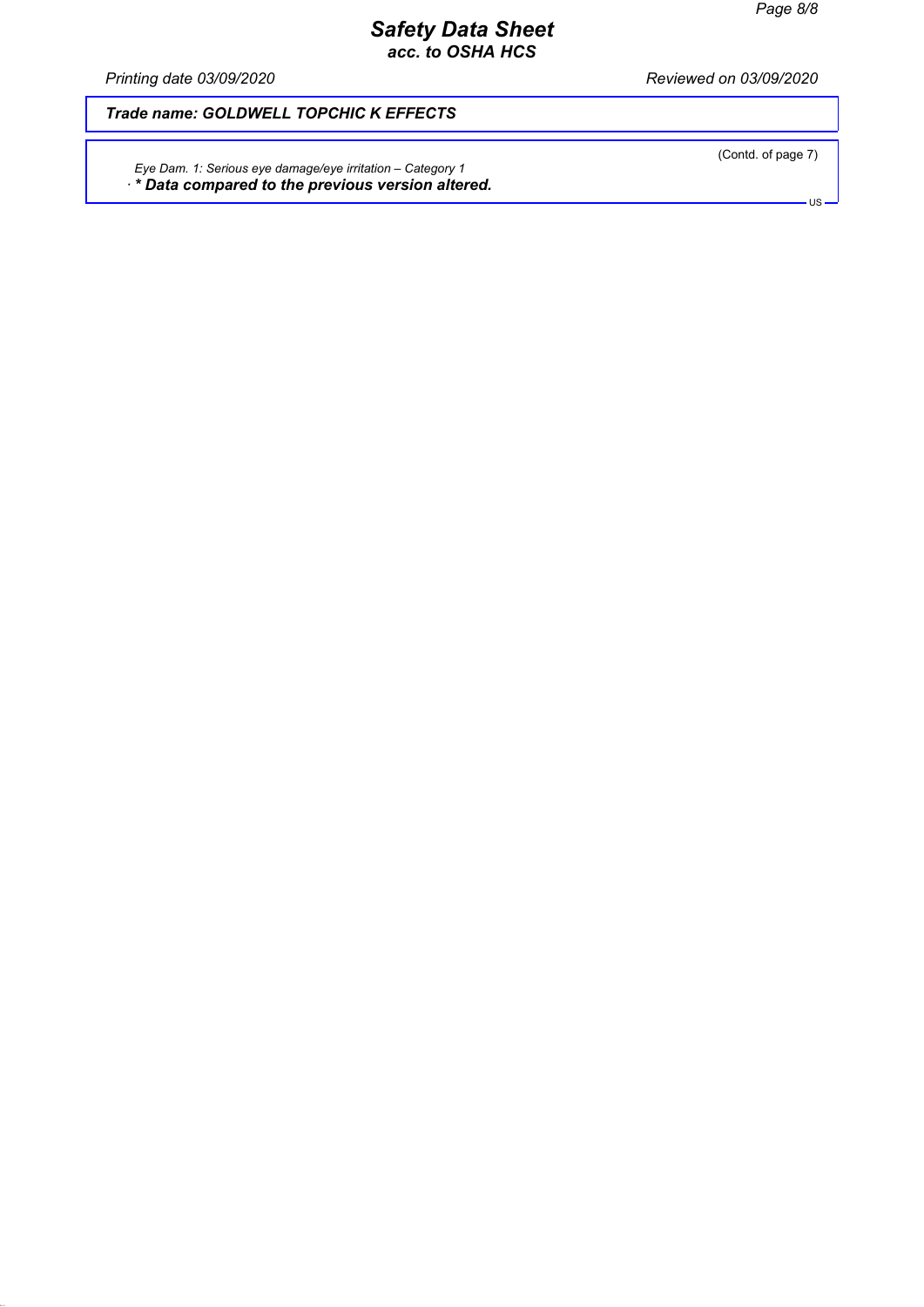

*Printing date 03/10/2020 Reviewed on 03/10/2020*

# *1 Identification · Product identifier*

- *· Trade name: GOLDWELL TOPCHIC R Effects*
- *· Article number: 201917 60ml*
- *· Product category PC39 Cosmetics, personal care products*
- *· Application of the substance / the mixture Hair cosmetics*
- *· Manufacturer/Supplier: Kao USA Inc. 2535 Spring Grove Avenue Cincinnati, Ohio 45214 / USA KaoGermanySDS@kao.com*

*· Information department: CHEMTREC*

*· Emergency telephone number: CHEMTREC (US): (0800) 424-9300 CHEMTREC (Outside US): +1 (703) 527-3887 (24h)*

# *2 Hazard(s) identification*

# *· Classification of the substance or mixture*

*Skin Corr. 1B H314 Causes severe skin burns and eye damage.*

*Eye Dam. 1 H318 Causes serious eye damage.*

- *· Label elements*
- *· Hazard pictograms*



*· Signal word Danger*

| Ammonia 25%                | · Hazard-determining components of labeling:                                                            |
|----------------------------|---------------------------------------------------------------------------------------------------------|
| Stearamide MEA             |                                                                                                         |
| Cocamide MEA               |                                                                                                         |
| $\cdot$ Hazard statements  |                                                                                                         |
|                            | H314 Causes severe skin burns and eye damage.                                                           |
| · Precautionary statements |                                                                                                         |
| P260                       | Do not breathe dusts or mists.                                                                          |
| P264 P                     | Wash thoroughly after handling.                                                                         |
| P280                       | Wear protective gloves.                                                                                 |
|                            | P301+P330+P331 If swallowed: Rinse mouth. Do NOT induce vomiting.                                       |
| P304+P340                  | IF INHALED: Remove person to fresh air and keep comfortable for breathing.                              |
|                            | P305+P351+P338 If in eyes: Rinse cautiously with water for several minutes. Remove contact              |
|                            | lenses, if present and easy to do. Continue rinsing.                                                    |
| P310                       | Immediately call a poison center/doctor.                                                                |
| P321                       | Specific treatment (see on this label).                                                                 |
| P363                       | Wash contaminated clothing before reuse.                                                                |
| P405                       | Store locked up.                                                                                        |
| P501                       | Dispose of contents/container in accordance with local/regional/national/<br>international regulations. |
|                            | (Contd. on page 2)                                                                                      |
|                            | $-$ US                                                                                                  |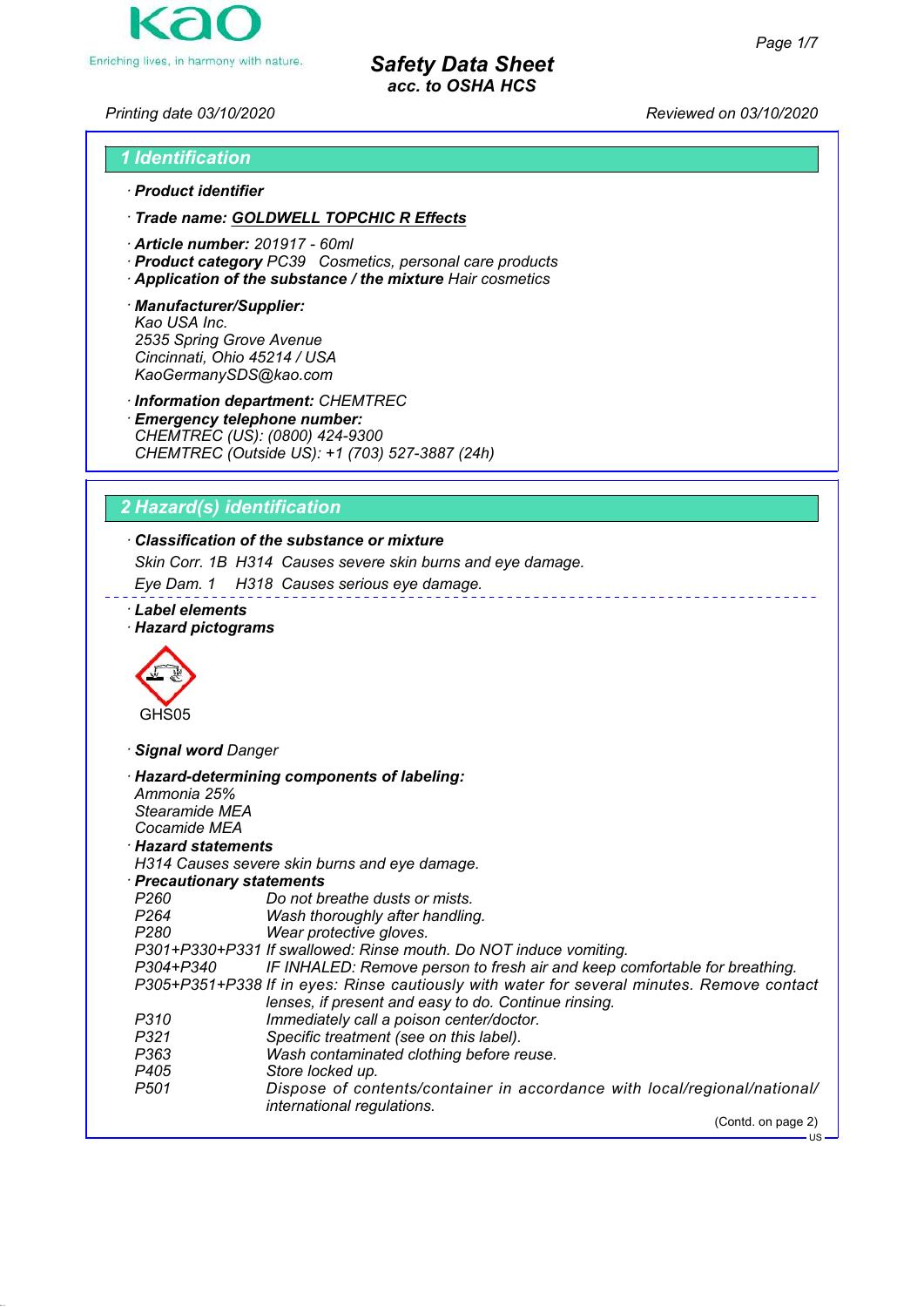*Printing date 03/10/2020 Reviewed on 03/10/2020*

| <b>Trade name: GOLDWELL TOPCHIC R Effects</b> |
|-----------------------------------------------|
|-----------------------------------------------|



# *3 Composition/information on ingredients*

*· Chemical characterization: Mixtures*

*· Description: Mixture of the substances listed below with nonhazardous additions.*

| · Dangerous components:      |                |                                                  |                        |
|------------------------------|----------------|--------------------------------------------------|------------------------|
| CAS: 1336-21-6   Ammonia 25% |                | Skin Corr. 1B, H314                              | 25-≤10%                |
| CAS: 111-57-9                | Stearamide MEA | $\bigotimes_{i} \bigotimes_{i}$ Eye Dam. 1, H318 | $\geq 2.5 - 3\%$       |
| CAS: 68140-00-1 Cocamide MEA |                | $\bigotimes_{i}$ Eye Dam. 1, H318                | $\frac{1}{2}$ 22.5-<3% |

#### *4 First-aid measures*

*· Description of first aid measures*

- *· General information: Immediately remove any clothing soiled by the product.*
- *· After inhalation:*
- *In case of unconsciousness place patient stably in side position for transportation.*
- *· After skin contact: Immediately wash with water and soap and rinse thoroughly.*
- *· After eye contact:*

*Rinse opened eye for several minutes under running water. Then consult a doctor.*

*· After swallowing: Drink copious amounts of water and provide fresh air. Immediately call a doctor.*

*· Information for doctor: Treat symptomatically.*

*· Most important symptoms and effects, both acute and delayed No further relevant information available.*

*· Indication of any immediate medical attention and special treatment needed No further relevant information available.*

### *5 Fire-fighting measures*

- *· Extinguishing media*
- *· Suitable extinguishing agents: Water spray, water fog, Dry chemical, Alcohol-resistant foam, Carbon dioxide (CO2)*
- *· Special hazards arising from the substance or mixture During heating or in case of fire poisonous gases are produced. Exposure to decomposition products may be a hazard to health No further relevant information available.*

(Contd. on page 3)

 $H<sub>S</sub>$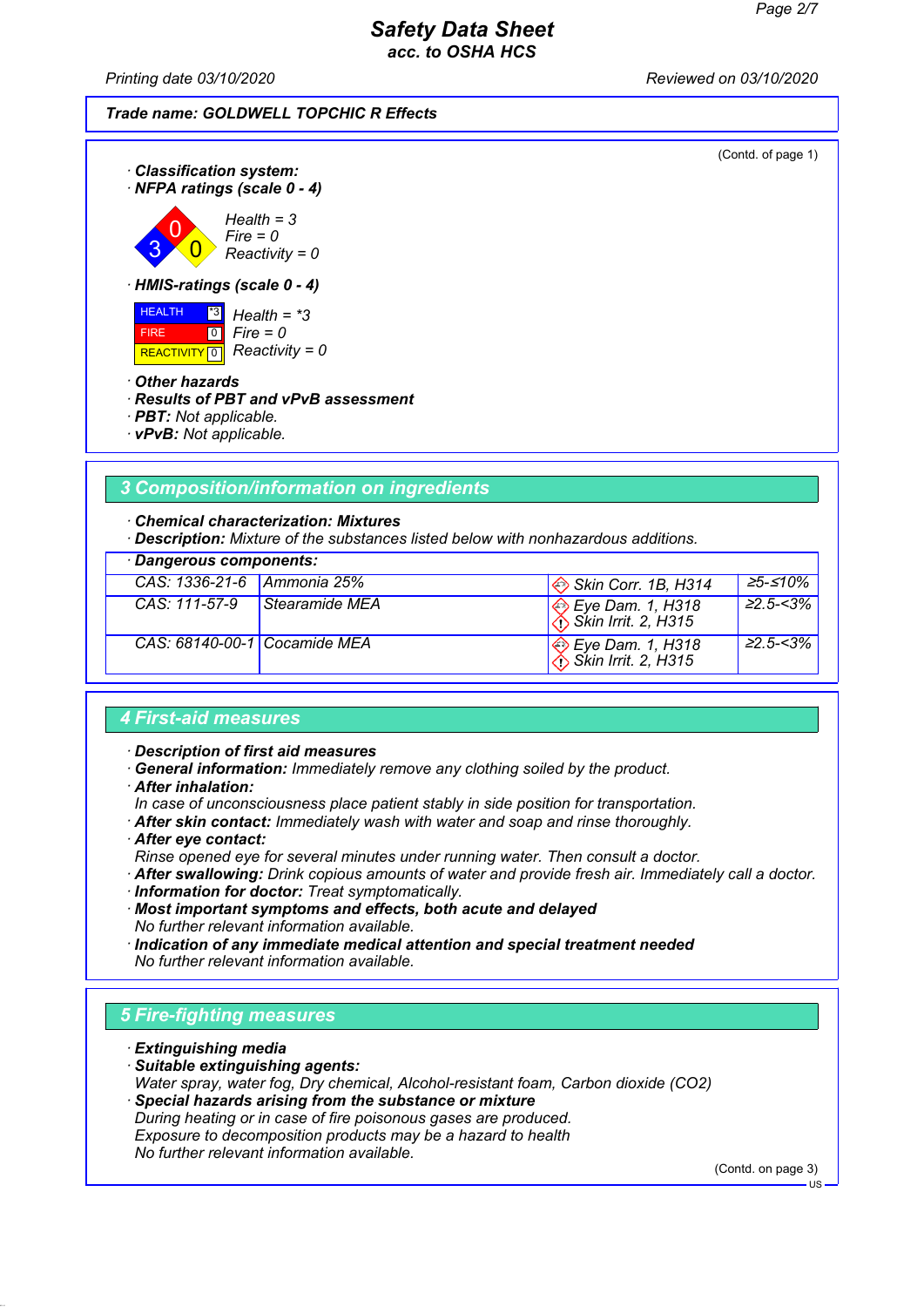(Contd. of page 2)

### *Safety Data Sheet acc. to OSHA HCS*

*Printing date 03/10/2020 Reviewed on 03/10/2020*

#### *Trade name: GOLDWELL TOPCHIC R Effects*

*· Advice for firefighters*

- *· Protective equipment: No special measures required.*
- *· Additional information*
- *Fire residues and contaminated fire extinguishing water must be disposed of in accordance with local regulations.*
- *Use water spray to cool unopened containers.*

*Prevent fire extinguishing water from contaminating surface water or the ground water system*

### *6 Accidental release measures*

- *· Personal precautions, protective equipment and emergency procedures Not required.*
- *· Environmental precautions: Do not allow to enter sewers/ surface or ground water.*
- *· Methods and material for containment and cleaning up: Use neutralizing agent.*
- *Dispose contaminated material as waste according to item 13.*
- *· Reference to other sections*
- *See Section 7 for information on safe handling.*
- *See Section 8 for information on personal protection equipment.*
- *See Section 13 for disposal information.*

### *7 Handling and storage*

*· Handling:*

- *· Precautions for safe handling Prevent formation of aerosols.*
- *· Information about protection against explosions and fires: No special measures required.*
- *· Conditions for safe storage, including any incompatibilities*
- *· Storage:*
- *· Requirements to be met by storerooms and receptacles: No special requirements.*
- *· Information about storage in one common storage facility: Not required.*
- *· Further information about storage conditions:*
- *Keep receptacle tightly sealed. Keep container in a well-ventilated place.*
- *· Specific end use(s) No further relevant information available.*

*8 Exposure controls/personal protection*

*· Additional information about design of technical systems: No further data; see item 7.*

- *· Control parameters*
- *· Components with limit values that require monitoring at the workplace:*

*The product does not contain any relevant quantities of materials with critical values that have to be monitored at the workplace.*

- *· Additional information: The lists that were valid during the creation were used as basis.*
- *· Exposure controls*
- *· Personal protective equipment:*
- *· General protective and hygienic measures: Immediately remove all soiled and contaminated clothing. Wash hands before breaks and at the end of work. Avoid contact with the eyes. Avoid contact with the eyes and skin.*
- 
- *· Breathing equipment:*
- *Not required.*

*In case of brief exposure or low pollution use respiratory filter device. In case of intensive or longer exposure use respiratory protective device that is independent of circulating air.*

(Contd. on page 4)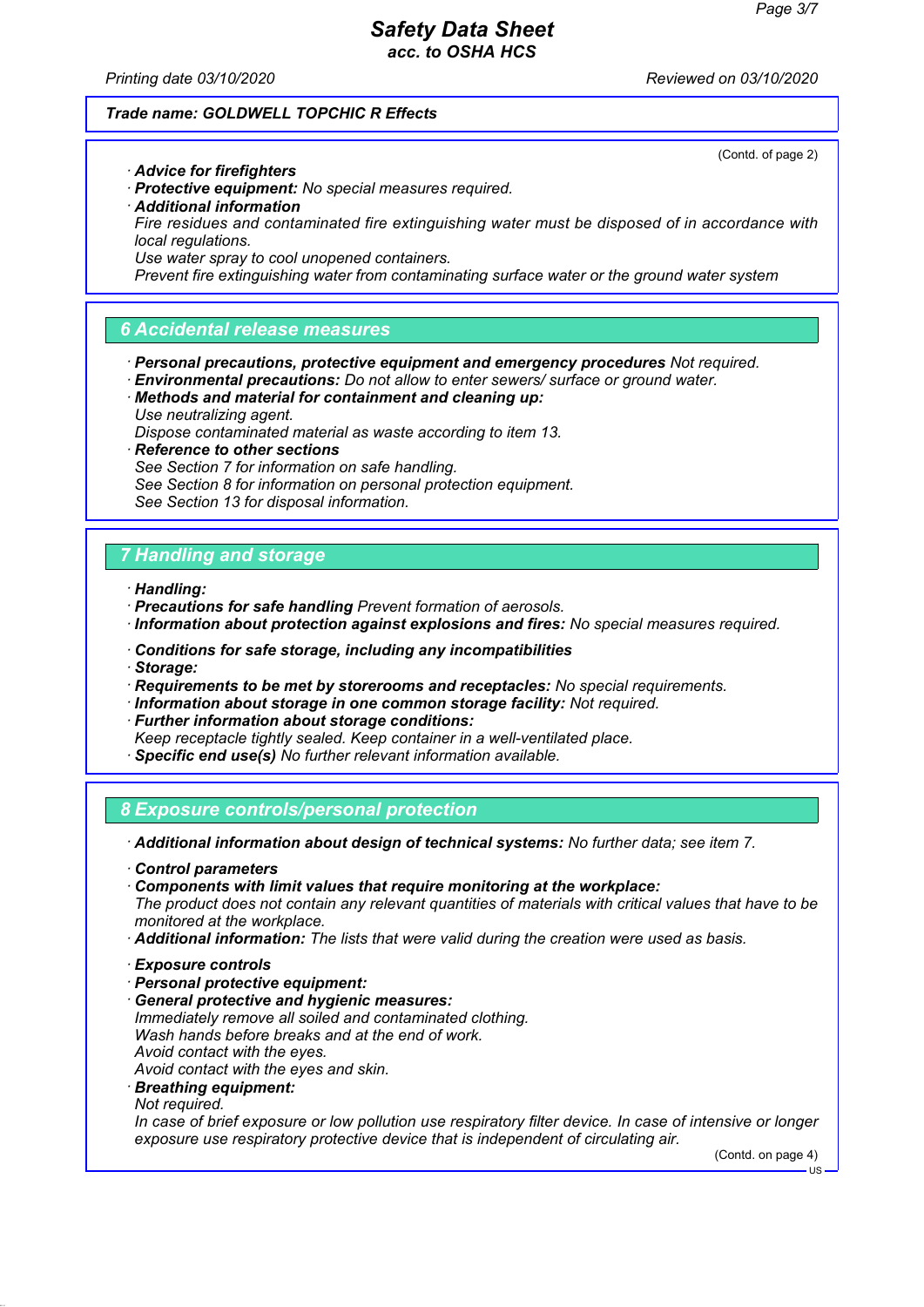(Contd. of page 3)

#### *Safety Data Sheet acc. to OSHA HCS*

*Printing date 03/10/2020 Reviewed on 03/10/2020*

#### *Trade name: GOLDWELL TOPCHIC R Effects*

*· Protection of hands:*



*Protective gloves*

*The glove material has to be impermeable and resistant to the product/ the substance / the preparation. Due to missing tests no recommendation to the glove material can be given for the product/ the preparation/ the chemical mixture.*

*Selection of the glove material on consideration of the penetration times, rates of diffusion and the degradation.*

*· Material of gloves*

*The selection of the suitable gloves does not only depend on the material, but also on further marks of quality and varies from manufacturer to manufacturer. As the product is a preparation of several substances, the resistance of the glove material can not be calculated in advance and has therefore to be checked prior to the application.*

#### *· Penetration time of glove material*

*The exact break through time has to be found out by the manufacturer of the protective gloves and has to be observed.*

#### *· Eye protection:*



*Not required under normal conditions If there is a risk of splashing: safety glasses*

| 9 Physical and chemical properties                         |                                               |
|------------------------------------------------------------|-----------------------------------------------|
| Information on basic physical and chemical properties      |                                               |
| <b>General Information</b>                                 |                                               |
| Appearance:                                                |                                               |
| Form:                                                      | cream, viscous, with pearly effect            |
| Color:                                                     | Dark red                                      |
| Odor:<br><b>Odor threshold:</b>                            | Characteristic<br>Not determined.             |
|                                                            |                                               |
| · pH-value:                                                | Not determined.                               |
| <b>Change in condition</b>                                 |                                               |
| <b>Melting point/Melting range:</b>                        | Undetermined.                                 |
| <b>Boiling point/Boiling range:</b>                        | Undetermined.                                 |
| · Flash point:                                             | Not applicable.                               |
| · Flammability (solid, gaseous):                           | Not applicable.                               |
| Decomposition temperature:                                 | Not determined.                               |
| · Auto igniting:                                           | Product is not selfigniting.                  |
| Danger of explosion:                                       | Product does not present an explosion hazard. |
| $\cdot$ Vapor pressure at 20 °C (68 °F):                   | 23 hPa (17.3 mm Hg)                           |
| Density at 20 $°C$ (68 $°F$ ):                             | $0.98$ g/cm <sup>3</sup> (8.1781 lbs/gal)     |
| · Relative density                                         | Not determined.                               |
| · Vapor density                                            | Not determined.                               |
| · Evaporation rate                                         | Not determined.                               |
| Solubility in / Miscibility with                           |                                               |
| Water:                                                     | Not miscible or difficult to mix.             |
| · Partition coefficient (n-octanol/water): Not determined. |                                               |

(Contd. on page 5)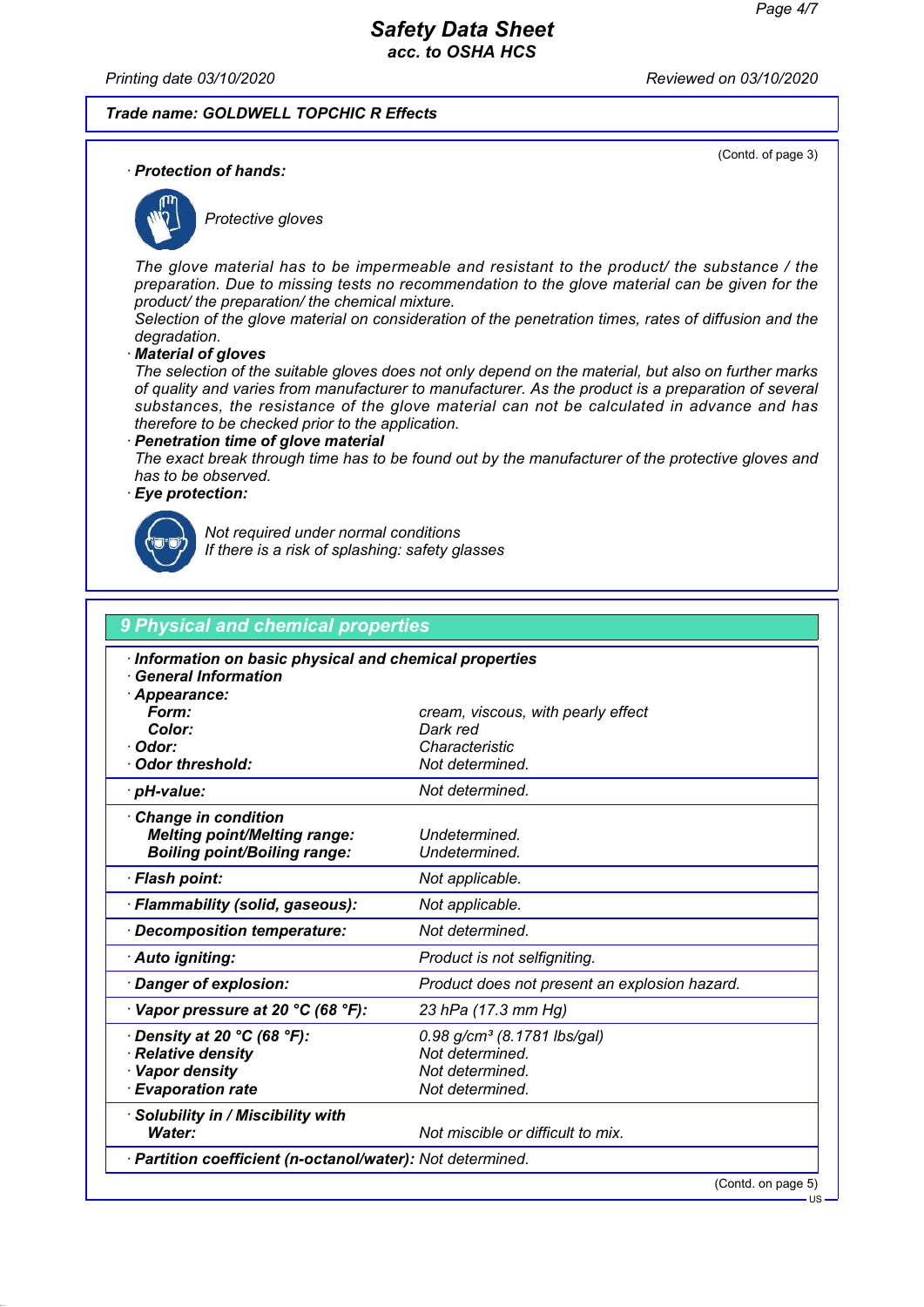*Printing date 03/10/2020 Reviewed on 03/10/2020*

#### *Trade name: GOLDWELL TOPCHIC R Effects*

|                                                                     |                                            | (Contd. of page 4) |
|---------------------------------------------------------------------|--------------------------------------------|--------------------|
| · Viscosity:<br>Dynamic at 20 $°C$ (68 $°F$ ):<br><b>Kinematic:</b> | 15,000 mPas<br>Not determined.             |                    |
| · Solvent content:                                                  |                                            |                    |
| <b>Organic solvents:</b>                                            | 0.33%                                      |                    |
| Water:                                                              | 61.6%                                      |                    |
| <b>VOC content:</b>                                                 | 0.33%                                      |                    |
| <b>Solids content:</b>                                              | 27.8%                                      |                    |
| Other information                                                   | No further relevant information available. |                    |

### *10 Stability and reactivity*

#### *· Reactivity*

*No dangerous reactions known if used as directed. No further relevant information available.*

- *· Chemical stability The product is stable under standard conditions.*
- *· Thermal decomposition / conditions to be avoided: No decomposition if used according to specifications.*
- *· Possibility of hazardous reactions No dangerous reactions known.*
- *· Conditions to avoid No further relevant information available.*
- *· Incompatible materials: No further relevant information available.*
- *· Hazardous decomposition products: No dangerous decomposition products known.*

#### *11 Toxicological information*

- *· Information on toxicological effects*
- *· Acute toxicity:*
- *· Primary irritant effect:*
- *· on the skin: Caustic effect on skin and mucous membranes.*
- *· on the eye:*
- *Strong caustic effect.*

*Strong irritant with the danger of severe eye injury.*

- *· Sensitization: No sensitizing effects known.*
- *· Additional toxicological information:*

*The product shows the following dangers according to internally approved calculation methods for preparations:*

- *Corrosive*
- *Irritant*

*Swallowing will lead to a strong caustic effect on mouth and throat and to the danger of perforation of esophagus and stomach.*

- *· Carcinogenic categories*
- *· IARC (International Agency for Research on Cancer)*

*None of the ingredients is listed.*

*· NTP (National Toxicology Program)*

*None of the ingredients is listed.*

- *· OSHA-Ca (Occupational Safety & Health Administration)*
- *None of the ingredients is listed.*

(Contd. on page 6)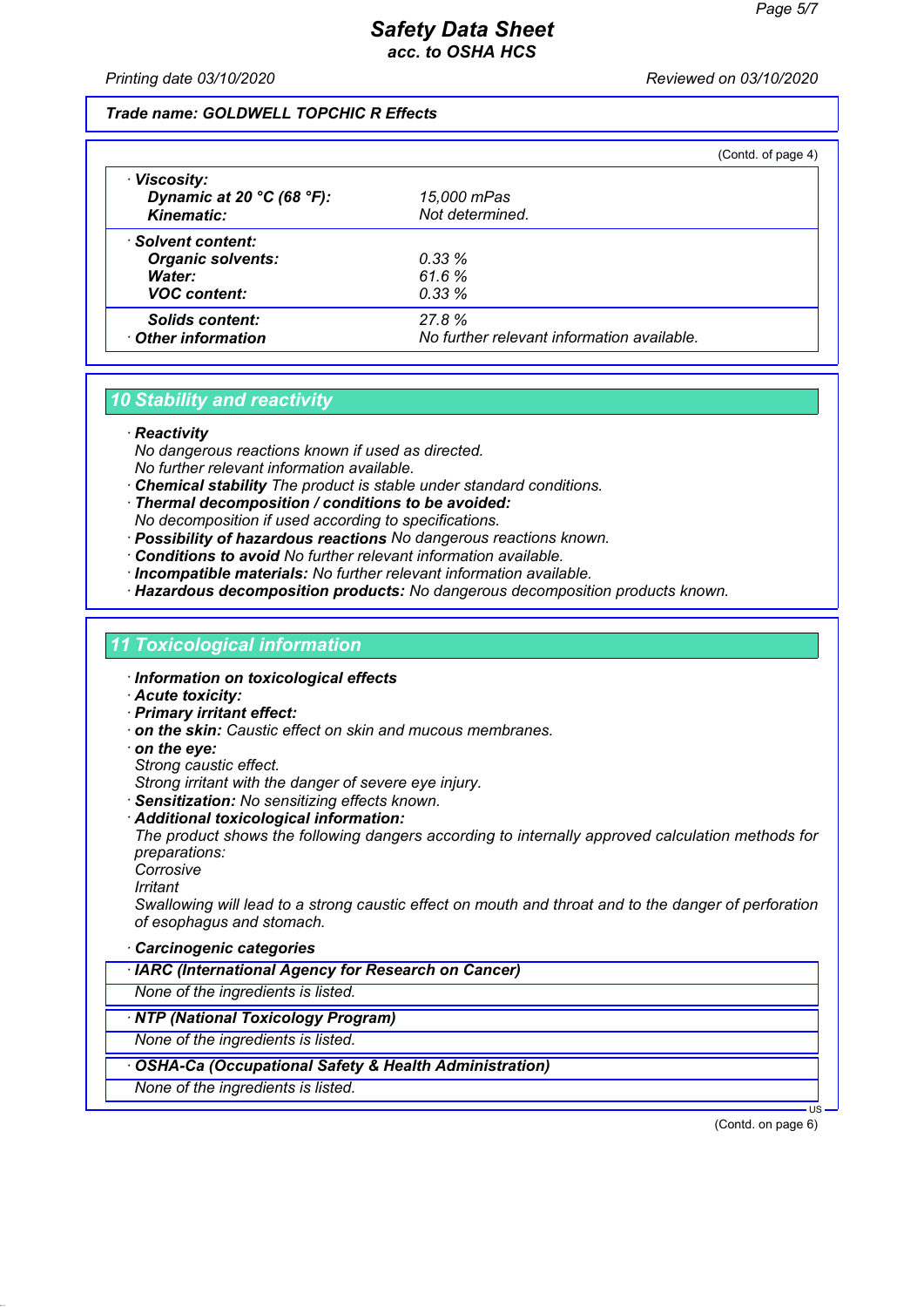*Printing date 03/10/2020 Reviewed on 03/10/2020*

#### *Trade name: GOLDWELL TOPCHIC R Effects*

(Contd. of page 5)

#### *12 Ecological information*

- *· Toxicity*
- *· Aquatic toxicity: No further relevant information available.*
- *· Persistence and degradability No further relevant information available.*
- *· Behavior in environmental systems:*
- *· Bioaccumulative potential No further relevant information available.*
- *· Mobility in soil No further relevant information available.*
- *· Additional ecological information:*

*· General notes:*

*Water hazard class 2 (Self-assessment): hazardous for water Do not allow product to reach ground water, water course or sewage system. Must not reach bodies of water or drainage ditch undiluted or unneutralized. Danger to drinking water if even small quantities leak into the ground.*

- *· Results of PBT and vPvB assessment*
- *· PBT: Not applicable.*
- *· vPvB: Not applicable.*

*· Other adverse effects No further relevant information available.*

### *13 Disposal considerations*

- *· Uncleaned packagings:*
- *· Recommendation: Disposal must be made according to official regulations.*

| <b>14 Transport information</b>                                                   |                 |
|-----------------------------------------------------------------------------------|-----------------|
| · UN-Number<br>· DOT, ADR/RID/ADN, IMDG, IATA                                     | Void            |
| $\cdot$ UN proper shipping name<br>· DOT, IMDG, IATA                              | Void            |
| · Transport hazard class(es)                                                      |                 |
| · DOT, ADR/RID/ADN, ADN, IMDG, IATA<br>· Class                                    | Void            |
| · Packing group<br>· DOT, ADR/RID/ADN, IMDG, IATA                                 | Void            |
| · Environmental hazards:                                                          | Not applicable. |
| · Special precautions for user                                                    | Not applicable. |
| Transport in bulk according to Annex II of<br><b>MARPOL73/78 and the IBC Code</b> | Not applicable. |
| · UN "Model Regulation":                                                          | Void            |

### *15 Regulatory information*

*· Safety, health and environmental regulations/legislation specific for the substance or mixture*

*· Sara*

*· Section 355 (extremely hazardous substances):*

*None of the ingredients is listed.*

(Contd. on page 7)

US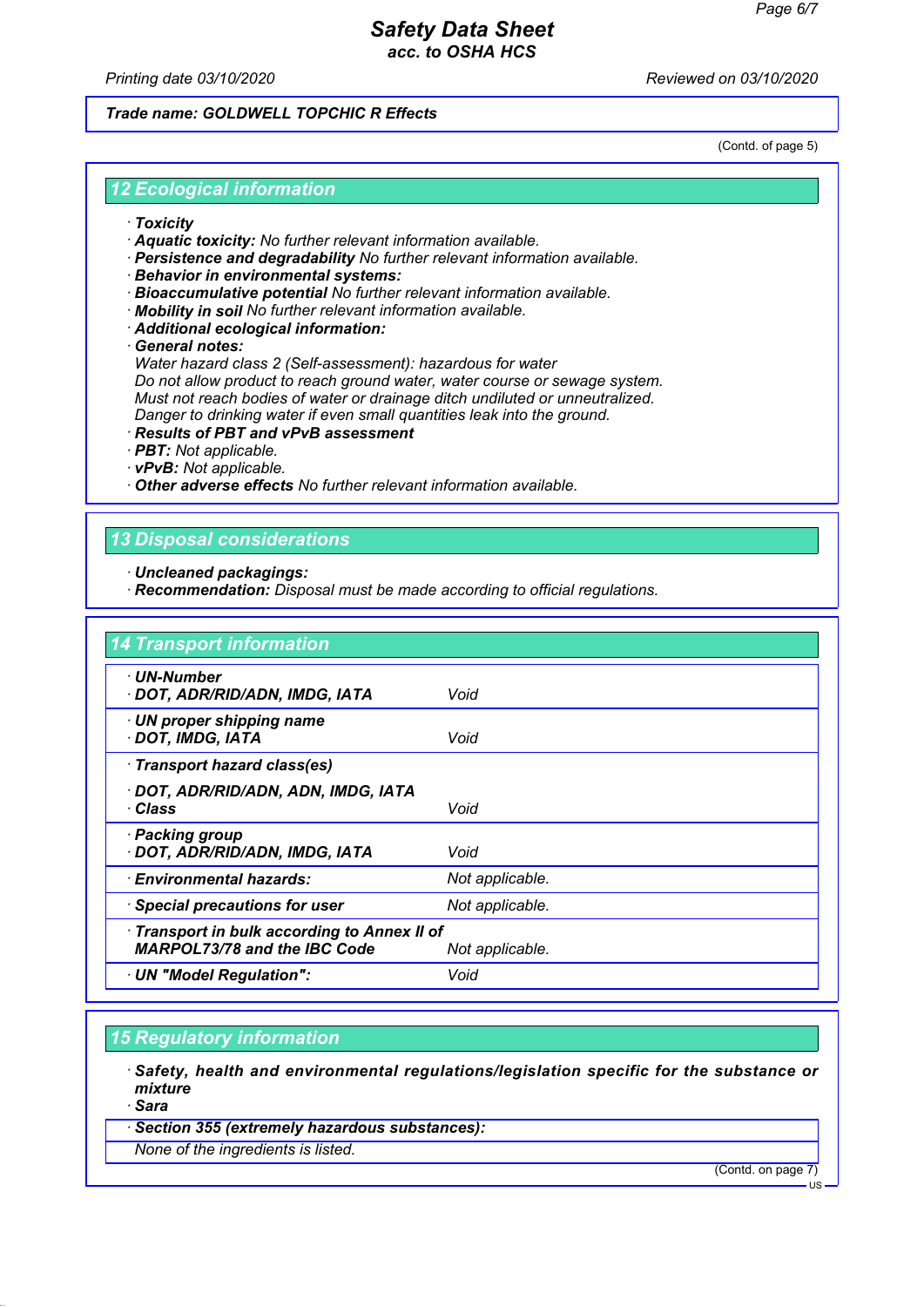*Printing date 03/10/2020 Reviewed on 03/10/2020*

#### *Trade name: GOLDWELL TOPCHIC R Effects*

|                                                                                    | (Contd. of page 6) |
|------------------------------------------------------------------------------------|--------------------|
| <b>Section 313 (Specific toxic chemical listings):</b>                             |                    |
| CAS: 1336-21-6 Ammonia 25%                                                         |                    |
| · TSCA (Toxic Substances Control Act):                                             |                    |
| All components have the value ACTIVE.                                              |                    |
| · Hazardous Air Pollutants                                                         |                    |
| None of the ingredients is listed.                                                 |                    |
| · Proposition 65                                                                   |                    |
| <b>Chemicals known to cause cancer:</b>                                            |                    |
| None of the ingredients is listed.                                                 |                    |
| Chemicals known to cause reproductive toxicity for females:                        |                    |
| None of the ingredients is listed.                                                 |                    |
| Chemicals known to cause reproductive toxicity for males:                          |                    |
| None of the ingredients is listed.                                                 |                    |
| Chemicals known to cause developmental toxicity:                                   |                    |
| None of the ingredients is listed.                                                 |                    |
| · Carcinogenic categories                                                          |                    |
| · EPA (Environmental Protection Agency)                                            |                    |
| None of the ingredients is listed.                                                 |                    |
| TLV (Threshold Limit Value established by ACGIH)                                   |                    |
| None of the ingredients is listed.                                                 |                    |
| · NIOSH-Ca (National Institute for Occupational Safety and Health)                 |                    |
| None of the ingredients is listed.                                                 |                    |
| Chemical safety assessment: A Chemical Safety Assessment has not been carried out. |                    |

#### *16 Other information*

*This information is based on our present knowledge. However, this shall not constitute a guarantee for any specific product features and shall not establish a legally valid contractual relationship.*

*· Relevant phrases*

*H314 Causes severe skin burns and eye damage.*

*H315 Causes skin irritation.*

*H318 Causes serious eye damage.*

*· Department issuing SDS: Regulatory Affairs*

*· Date of preparation / last revision 03/10/2020 / -*

*· Abbreviations and acronyms: ADR: Accord européen sur le transport des marchandises dangereuses par Route (European Agreement concerning the International Carriage of Dangerous Goods by Road) IMDG: International Maritime Code for Dangerous Goods DOT: US Department of Transportation IATA: International Air Transport Association ACGIH: American Conference of Governmental Industrial Hygienists EINECS: European Inventory of Existing Commercial Chemical Substances ELINCS: European List of Notified Chemical Substances CAS: Chemical Abstracts Service (division of the American Chemical Society) NFPA: National Fire Protection Association (USA) HMIS: Hazardous Materials Identification System (USA) VOC: Volatile Organic Compounds (USA, EU) PBT: Persistent, Bioaccumulative and Toxic vPvB: very Persistent and very Bioaccumulative NIOSH: National Institute for Occupational Safety OSHA: Occupational Safety & Health TLV: Threshold Limit Value PEL: Permissible Exposure Limit REL: Recommended Exposure Limit Skin Corr. 1B: Skin corrosion/irritation – Category 1B Skin Irrit. 2: Skin corrosion/irritation – Category 2 Eye Dam. 1: Serious eye damage/eye irritation – Category 1*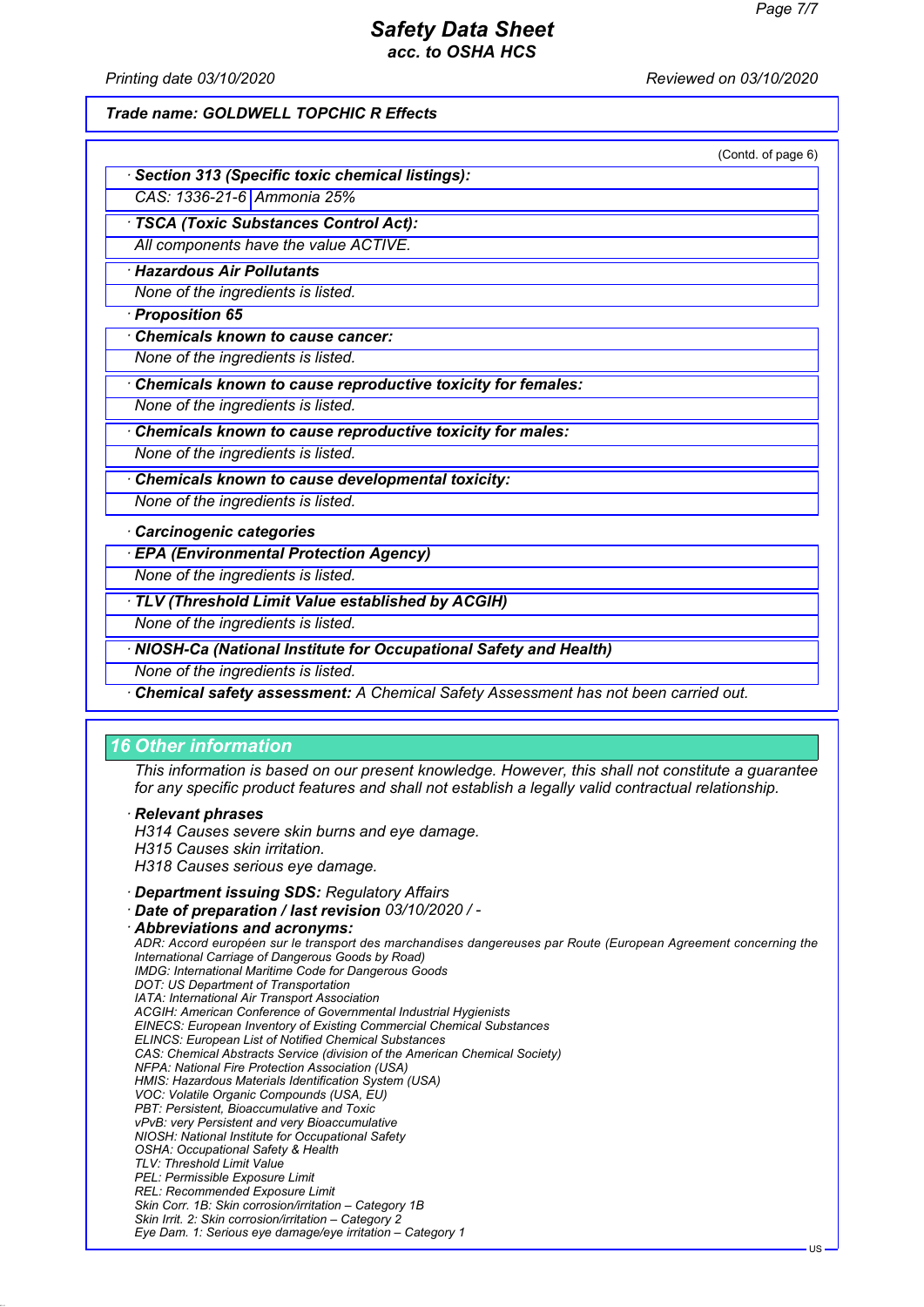

*Printing date 03/10/2020 Reviewed on 03/10/2020*

# *1 Identification · Product identifier*

*· Trade name: GOLDWELL TOPCHIC VR Effects*

- *· Article number: 201919 60ml*
- *· Product category PC39 Cosmetics, personal care products*
- *· Application of the substance / the mixture Hair cosmetics*
- *· Manufacturer/Supplier: Kao USA Inc. 2535 Spring Grove Avenue Cincinnati, Ohio 45214 / USA KaoGermanySDS@kao.com*

*· Information department: CHEMTREC*

*· Emergency telephone number: CHEMTREC (US): (0800) 424-9300 CHEMTREC (Outside US): +1 (703) 527-3887 (24h)*

# *2 Hazard(s) identification*

# *· Classification of the substance or mixture*

*Skin Corr. 1B H314 Causes severe skin burns and eye damage.*

*Eye Dam. 1 H318 Causes serious eye damage.*

- *· Label elements*
- *· Hazard pictograms*



*· Signal word Danger*

| Ammonia 25%                | · Hazard-determining components of labeling:                                                            |
|----------------------------|---------------------------------------------------------------------------------------------------------|
| Stearamide MEA             |                                                                                                         |
| Cocamide MEA               |                                                                                                         |
| $\cdot$ Hazard statements  |                                                                                                         |
|                            | H314 Causes severe skin burns and eye damage.                                                           |
| · Precautionary statements |                                                                                                         |
| P260                       | Do not breathe dusts or mists.                                                                          |
| P264 P                     | Wash thoroughly after handling.                                                                         |
| P280                       | Wear protective gloves.                                                                                 |
|                            | P301+P330+P331 If swallowed: Rinse mouth. Do NOT induce vomiting.                                       |
| P304+P340                  | IF INHALED: Remove person to fresh air and keep comfortable for breathing.                              |
|                            | P305+P351+P338 If in eyes: Rinse cautiously with water for several minutes. Remove contact              |
|                            | lenses, if present and easy to do. Continue rinsing.                                                    |
| P310                       | Immediately call a poison center/doctor.                                                                |
| P321                       | Specific treatment (see on this label).                                                                 |
| P363                       | Wash contaminated clothing before reuse.                                                                |
| P405                       | Store locked up.                                                                                        |
| P501                       | Dispose of contents/container in accordance with local/regional/national/<br>international regulations. |
|                            | (Contd. on page 2)                                                                                      |
|                            | $-$ US                                                                                                  |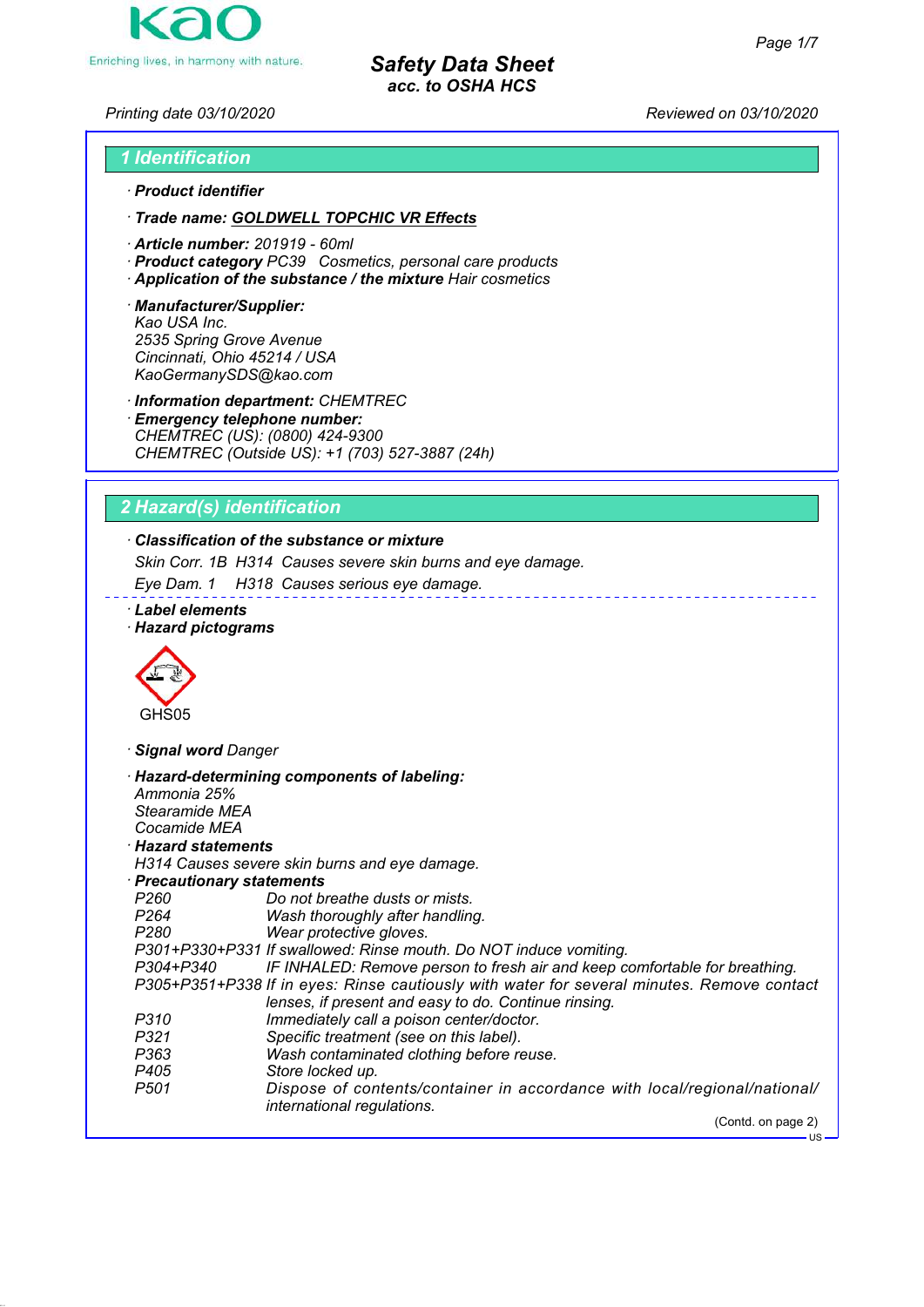*Printing date 03/10/2020 Reviewed on 03/10/2020*

(Contd. of page 1) *· Classification system: · NFPA ratings (scale 0 - 4)* 3 0  $\overline{\mathbf{0}}$ *Health = 3 Fire = 0 Reactivity = 0 · HMIS-ratings (scale 0 - 4)* HEALTH FIRE REACTIVITY 0 *Reactivity = 0* \*3  $\overline{10}$ *Health = \*3 Fire = 0 · Other hazards · Results of PBT and vPvB assessment · PBT: Not applicable. · vPvB: Not applicable.*

# *3 Composition/information on ingredients*

*· Chemical characterization: Mixtures*

*· Description: Mixture of the substances listed below with nonhazardous additions.*

| · Dangerous components:      |                |                                          |                |
|------------------------------|----------------|------------------------------------------|----------------|
| CAS: 1336-21-6 Ammonia 25%   |                | Skin Corr. 1B, H314                      | 25-≤10%        |
| CAS: 111-57-9                | Stearamide MEA | Eye Dam. 1, H318<br>∴Skin Irrit. 2, H315 | $\geq$ 2.5-<3% |
| CAS: 68140-00-1 Cocamide MEA |                | Sye Dam. 1, H318<br>∴Skin Irrit. 2, H315 | $\geq$ 2.5-<3% |

#### *4 First-aid measures*

*· Description of first aid measures*

*· General information: Immediately remove any clothing soiled by the product.*

*· After inhalation:*

*In case of unconsciousness place patient stably in side position for transportation.*

- *· After skin contact: Immediately wash with water and soap and rinse thoroughly.*
- *· After eye contact:*

*Rinse opened eye for several minutes under running water. Then consult a doctor.*

*· After swallowing: Drink copious amounts of water and provide fresh air. Immediately call a doctor.*

*· Information for doctor: Treat symptomatically.*

*· Most important symptoms and effects, both acute and delayed No further relevant information available.*

*· Indication of any immediate medical attention and special treatment needed No further relevant information available.*

### *5 Fire-fighting measures*

- *· Extinguishing media*
- *· Suitable extinguishing agents: Water spray, water fog, Dry chemical, Alcohol-resistant foam, Carbon dioxide (CO2)*
- *· Special hazards arising from the substance or mixture During heating or in case of fire poisonous gases are produced. Exposure to decomposition products may be a hazard to health No further relevant information available.*

(Contd. on page 3)  $H<sub>S</sub>$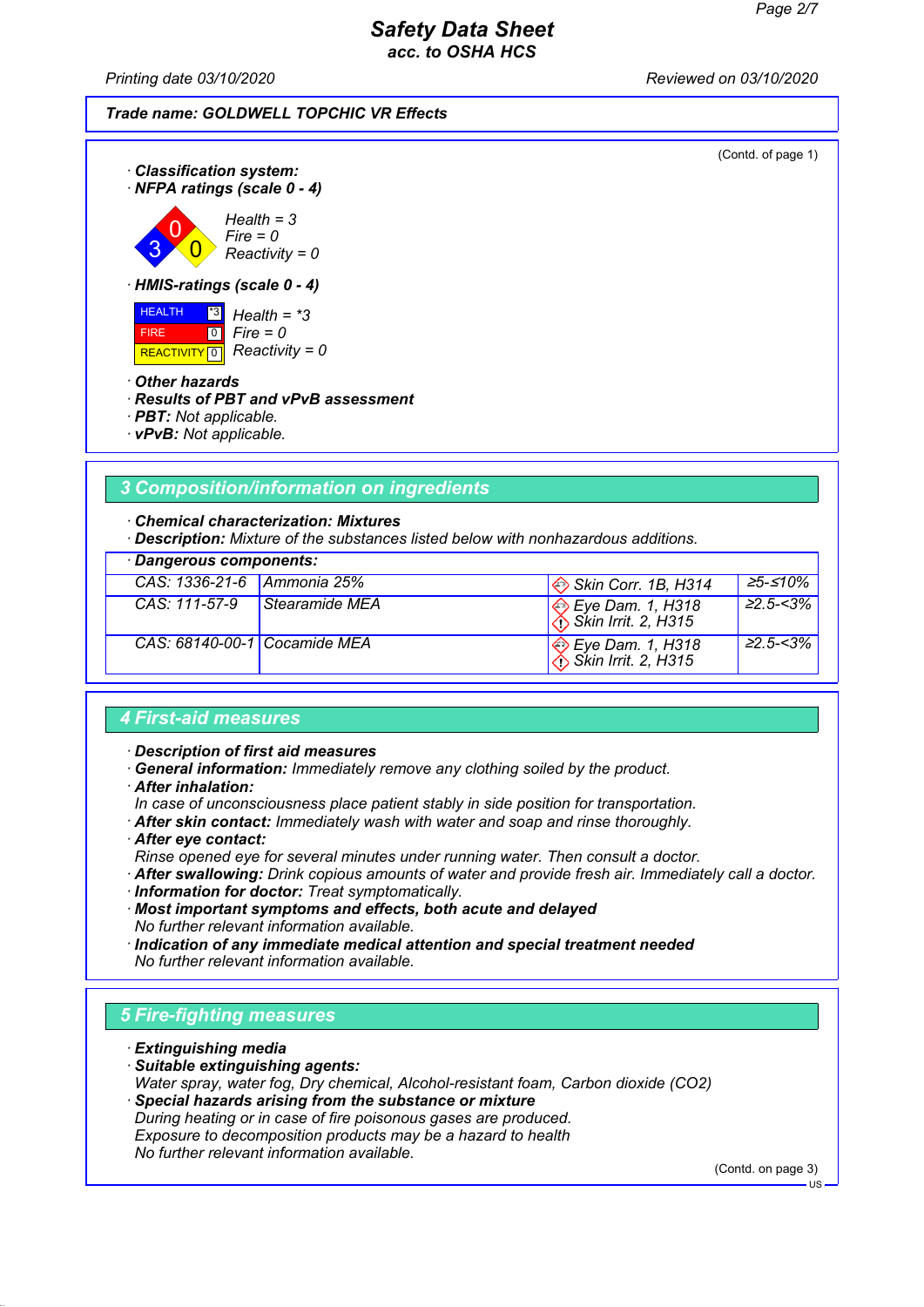(Contd. of page 2)

### *Safety Data Sheet acc. to OSHA HCS*

*Printing date 03/10/2020 Reviewed on 03/10/2020*

#### *Trade name: GOLDWELL TOPCHIC VR Effects*

*· Advice for firefighters*

- *· Protective equipment: No special measures required.*
- *· Additional information*
- *Fire residues and contaminated fire extinguishing water must be disposed of in accordance with local regulations.*
- *Use water spray to cool unopened containers.*

*Prevent fire extinguishing water from contaminating surface water or the ground water system*

### *6 Accidental release measures*

- *· Personal precautions, protective equipment and emergency procedures Not required.*
- *· Environmental precautions: Do not allow to enter sewers/ surface or ground water.*
- *· Methods and material for containment and cleaning up: Use neutralizing agent.*
- *Dispose contaminated material as waste according to item 13.*
- *· Reference to other sections*
- *See Section 7 for information on safe handling.*
- *See Section 8 for information on personal protection equipment.*
- *See Section 13 for disposal information.*

#### *7 Handling and storage*

*· Handling:*

- *· Precautions for safe handling Prevent formation of aerosols.*
- *· Information about protection against explosions and fires: No special measures required.*
- *· Conditions for safe storage, including any incompatibilities*
- *· Storage:*
- *· Requirements to be met by storerooms and receptacles: No special requirements.*
- *· Information about storage in one common storage facility: Not required.*
- *· Further information about storage conditions:*
- *Keep receptacle tightly sealed. Keep container in a well-ventilated place.*
- *· Specific end use(s) No further relevant information available.*

*8 Exposure controls/personal protection*

*· Additional information about design of technical systems: No further data; see item 7.*

- *· Control parameters*
- *· Components with limit values that require monitoring at the workplace:*

*The product does not contain any relevant quantities of materials with critical values that have to be monitored at the workplace.*

- *· Additional information: The lists that were valid during the creation were used as basis.*
- *· Exposure controls*
- *· Personal protective equipment:*
- *· General protective and hygienic measures: Immediately remove all soiled and contaminated clothing. Wash hands before breaks and at the end of work. Avoid contact with the eyes. Avoid contact with the eyes and skin.*
- 
- *· Breathing equipment:*
- *Not required.*

*In case of brief exposure or low pollution use respiratory filter device. In case of intensive or longer exposure use respiratory protective device that is independent of circulating air.*

(Contd. on page 4)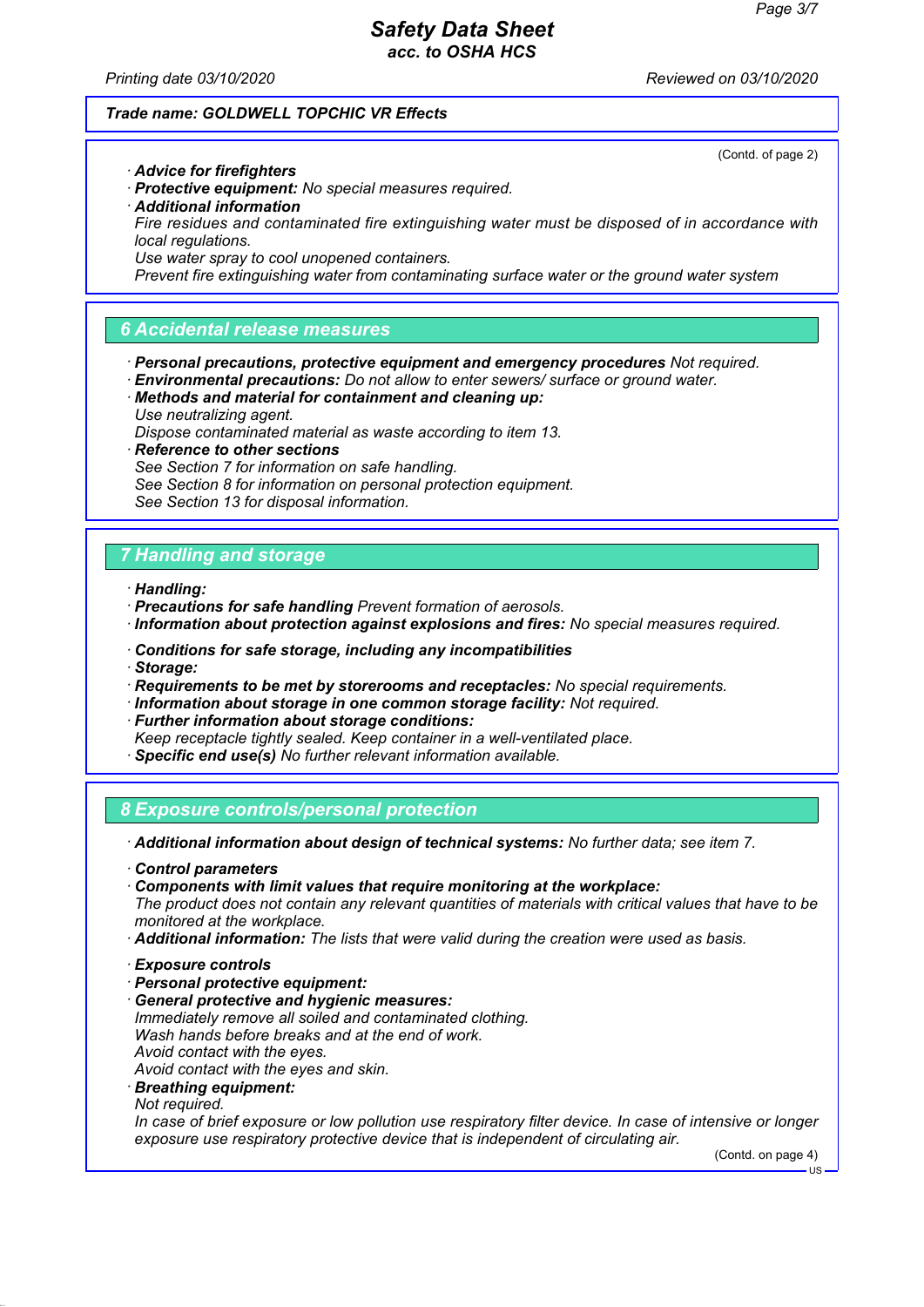(Contd. of page 3)

#### *Safety Data Sheet acc. to OSHA HCS*

*Printing date 03/10/2020 Reviewed on 03/10/2020*

#### *Trade name: GOLDWELL TOPCHIC VR Effects*

*· Protection of hands:*



*Protective gloves*

*The glove material has to be impermeable and resistant to the product/ the substance / the preparation. Due to missing tests no recommendation to the glove material can be given for the product/ the preparation/ the chemical mixture.*

*Selection of the glove material on consideration of the penetration times, rates of diffusion and the degradation.*

*· Material of gloves*

*The selection of the suitable gloves does not only depend on the material, but also on further marks of quality and varies from manufacturer to manufacturer. As the product is a preparation of several substances, the resistance of the glove material can not be calculated in advance and has therefore to be checked prior to the application.*

#### *· Penetration time of glove material*

*The exact break through time has to be found out by the manufacturer of the protective gloves and has to be observed.*

#### *· Eye protection:*



*Not required under normal conditions If there is a risk of splashing: safety glasses*

| 9 Physical and chemical properties                                         |                                                   |  |
|----------------------------------------------------------------------------|---------------------------------------------------|--|
| Information on basic physical and chemical properties                      |                                                   |  |
| <b>General Information</b>                                                 |                                                   |  |
| Appearance:<br>Form:                                                       |                                                   |  |
| Color:                                                                     | cream, viscous, with pearly effect<br>dark violet |  |
| Odor:                                                                      | Characteristic                                    |  |
| <b>Odor threshold:</b>                                                     | Not determined.                                   |  |
| · pH-value:                                                                | Not determined.                                   |  |
|                                                                            |                                                   |  |
| <b>Change in condition</b>                                                 | Undetermined.                                     |  |
| <b>Melting point/Melting range:</b><br><b>Boiling point/Boiling range:</b> | Undetermined.                                     |  |
|                                                                            |                                                   |  |
| · Flash point:                                                             | Not applicable.                                   |  |
| · Flammability (solid, gaseous):                                           | Not applicable.                                   |  |
| Decomposition temperature:                                                 | Not determined.                                   |  |
| · Auto igniting:                                                           | Product is not selfigniting.                      |  |
| Danger of explosion:                                                       | Product does not present an explosion hazard.     |  |
| $\cdot$ Vapor pressure at 20 °C (68 °F):                                   | 23 hPa (17.3 mm Hg)                               |  |
| Density at 20 $°C$ (68 $°F$ ):                                             | $0.98$ g/cm <sup>3</sup> (8.1781 lbs/gal)         |  |
| · Relative density                                                         | Not determined.                                   |  |
| · Vapor density                                                            | Not determined.                                   |  |
| · Evaporation rate                                                         | Not determined.                                   |  |
| Solubility in / Miscibility with                                           |                                                   |  |
| Water:                                                                     | Not miscible or difficult to mix.                 |  |
| · Partition coefficient (n-octanol/water): Not determined.                 |                                                   |  |

(Contd. on page 5)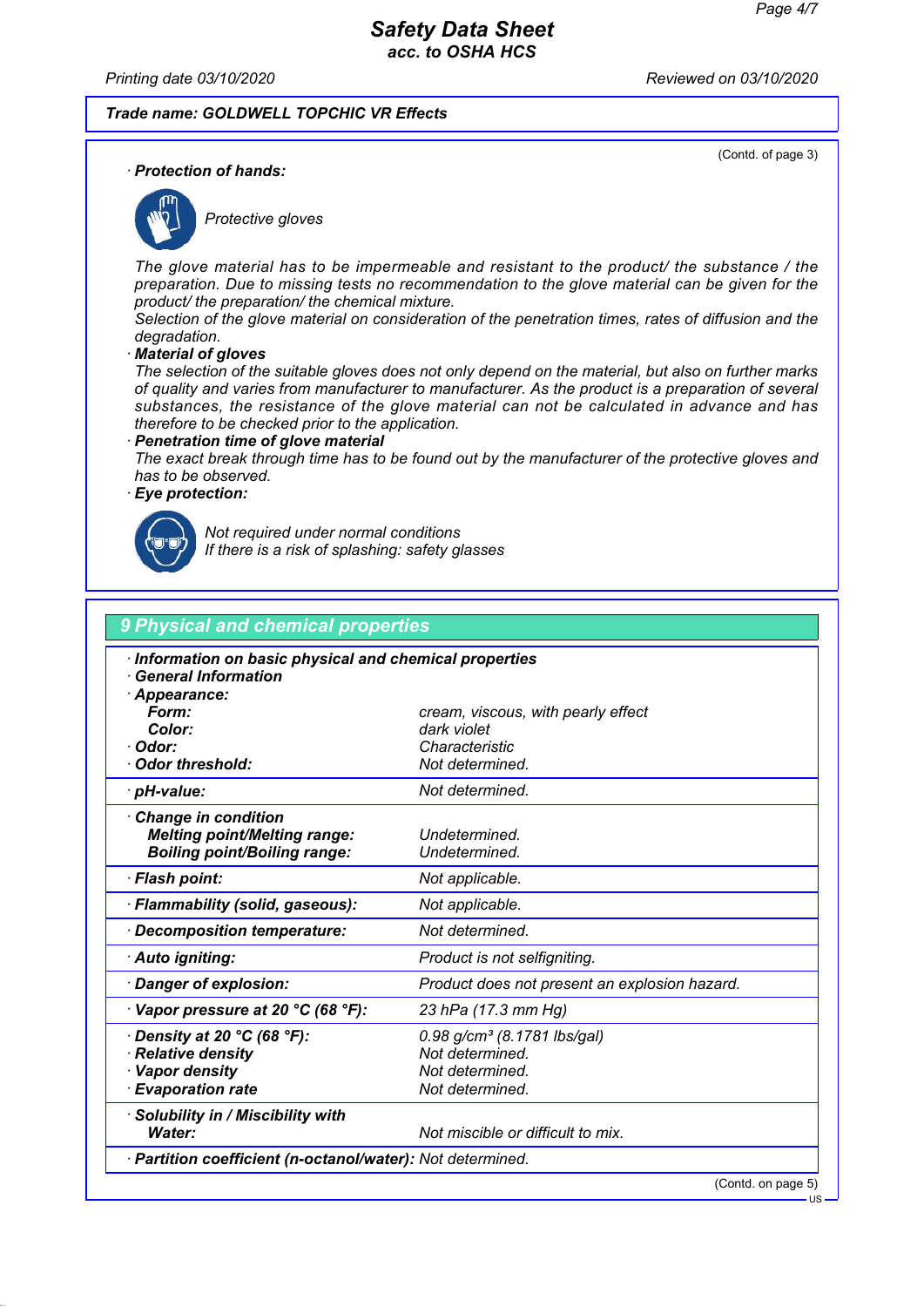*Printing date 03/10/2020 Reviewed on 03/10/2020*

#### *Trade name: GOLDWELL TOPCHIC VR Effects*

|                                                                     |                                            | (Contd. of page 4) |
|---------------------------------------------------------------------|--------------------------------------------|--------------------|
| · Viscosity:<br>Dynamic at 20 $°C$ (68 $°F$ ):<br><b>Kinematic:</b> | 15,000 mPas<br>Not determined.             |                    |
| · Solvent content:                                                  |                                            |                    |
| <b>Organic solvents:</b>                                            | 0.33%                                      |                    |
| Water:                                                              | 62.1%                                      |                    |
| <b>VOC content:</b>                                                 | 0.33%                                      |                    |
| <b>Solids content:</b>                                              | 27.8%                                      |                    |
| Other information                                                   | No further relevant information available. |                    |

### *10 Stability and reactivity*

#### *· Reactivity*

*No dangerous reactions known if used as directed. No further relevant information available.*

- *· Chemical stability The product is stable under standard conditions.*
- *· Thermal decomposition / conditions to be avoided: No decomposition if used according to specifications.*
- *· Possibility of hazardous reactions No dangerous reactions known.*
- *· Conditions to avoid No further relevant information available.*
- *· Incompatible materials: No further relevant information available.*
- *· Hazardous decomposition products: No dangerous decomposition products known.*

#### *11 Toxicological information*

- *· Information on toxicological effects*
- *· Acute toxicity:*
- *· Primary irritant effect:*
- *· on the skin: Caustic effect on skin and mucous membranes.*
- *· on the eye:*
- *Strong caustic effect.*

*Strong irritant with the danger of severe eye injury.*

- *· Sensitization: No sensitizing effects known.*
- *· Additional toxicological information:*

*The product shows the following dangers according to internally approved calculation methods for preparations:*

- *Corrosive*
- *Irritant*

*Swallowing will lead to a strong caustic effect on mouth and throat and to the danger of perforation of esophagus and stomach.*

- *· Carcinogenic categories*
- *· IARC (International Agency for Research on Cancer)*

*None of the ingredients is listed.*

*· NTP (National Toxicology Program)*

*None of the ingredients is listed.*

- *· OSHA-Ca (Occupational Safety & Health Administration)*
- *None of the ingredients is listed.*

(Contd. on page 6)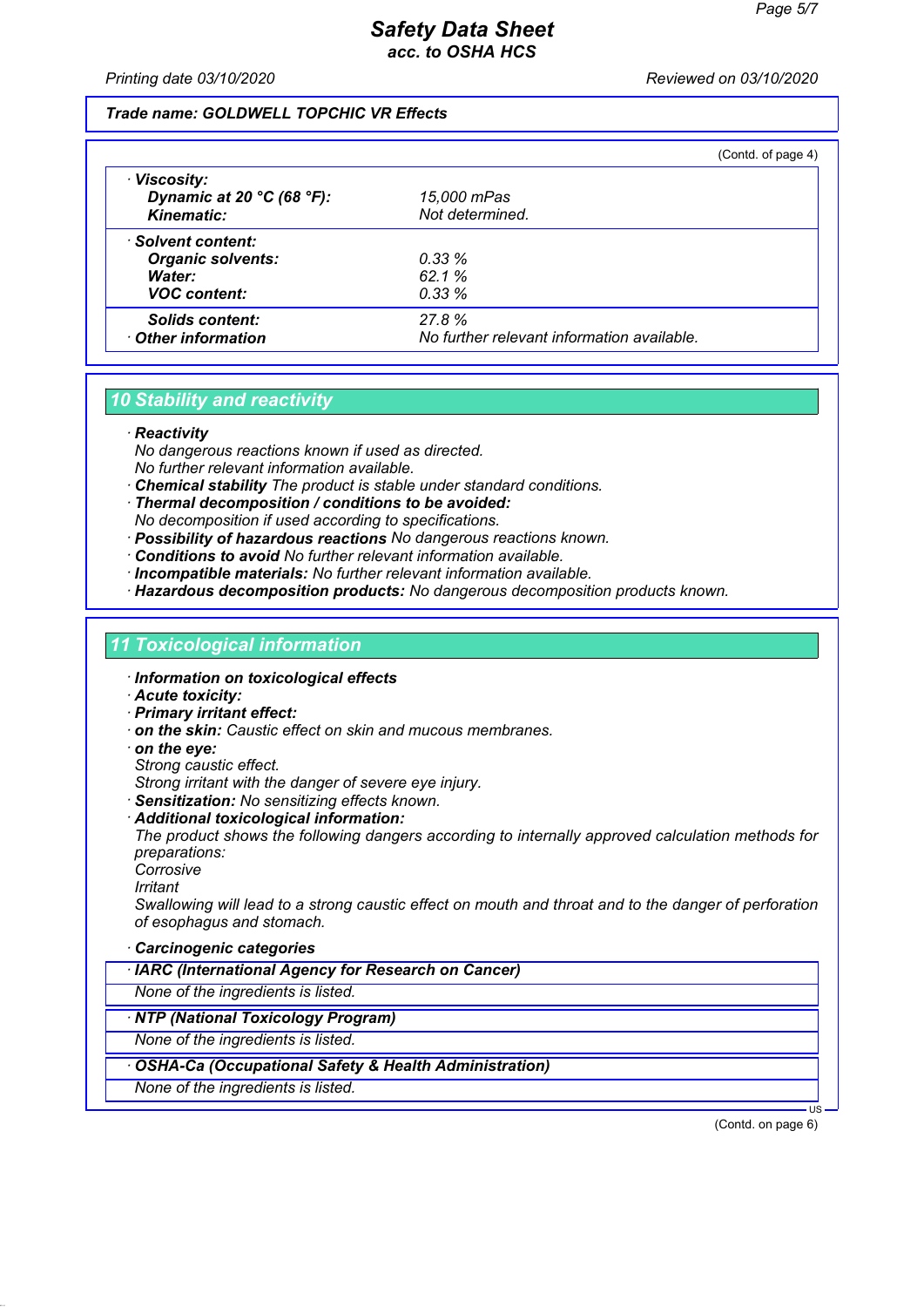*Printing date 03/10/2020 Reviewed on 03/10/2020*

#### *Trade name: GOLDWELL TOPCHIC VR Effects*

(Contd. of page 5)

#### *12 Ecological information*

- *· Toxicity*
- *· Aquatic toxicity: No further relevant information available.*
- *· Persistence and degradability No further relevant information available.*
- *· Behavior in environmental systems:*
- *· Bioaccumulative potential No further relevant information available.*
- *· Mobility in soil No further relevant information available.*
- *· Additional ecological information:*

*· General notes:*

*Water hazard class 2 (Self-assessment): hazardous for water Do not allow product to reach ground water, water course or sewage system. Must not reach bodies of water or drainage ditch undiluted or unneutralized. Danger to drinking water if even small quantities leak into the ground.*

- *· Results of PBT and vPvB assessment*
- *· PBT: Not applicable.*
- *· vPvB: Not applicable.*

*· Other adverse effects No further relevant information available.*

### *13 Disposal considerations*

- *· Uncleaned packagings:*
- *· Recommendation: Disposal must be made according to official regulations.*

| <b>14 Transport information</b>                                                   |                 |
|-----------------------------------------------------------------------------------|-----------------|
| · UN-Number<br>· DOT, ADR/RID/ADN, IMDG, IATA                                     | Void            |
| $\cdot$ UN proper shipping name<br>· DOT, IMDG, IATA                              | Void            |
| · Transport hazard class(es)                                                      |                 |
| · DOT, ADR/RID/ADN, ADN, IMDG, IATA<br>· Class                                    | Void            |
| · Packing group<br>· DOT, ADR/RID/ADN, IMDG, IATA                                 | Void            |
| · Environmental hazards:                                                          | Not applicable. |
| · Special precautions for user                                                    | Not applicable. |
| Transport in bulk according to Annex II of<br><b>MARPOL73/78 and the IBC Code</b> | Not applicable. |
| · UN "Model Regulation":                                                          | Void            |

### *15 Regulatory information*

*· Safety, health and environmental regulations/legislation specific for the substance or mixture*

*· Sara*

*· Section 355 (extremely hazardous substances):*

*None of the ingredients is listed.*

(Contd. on page 7)

US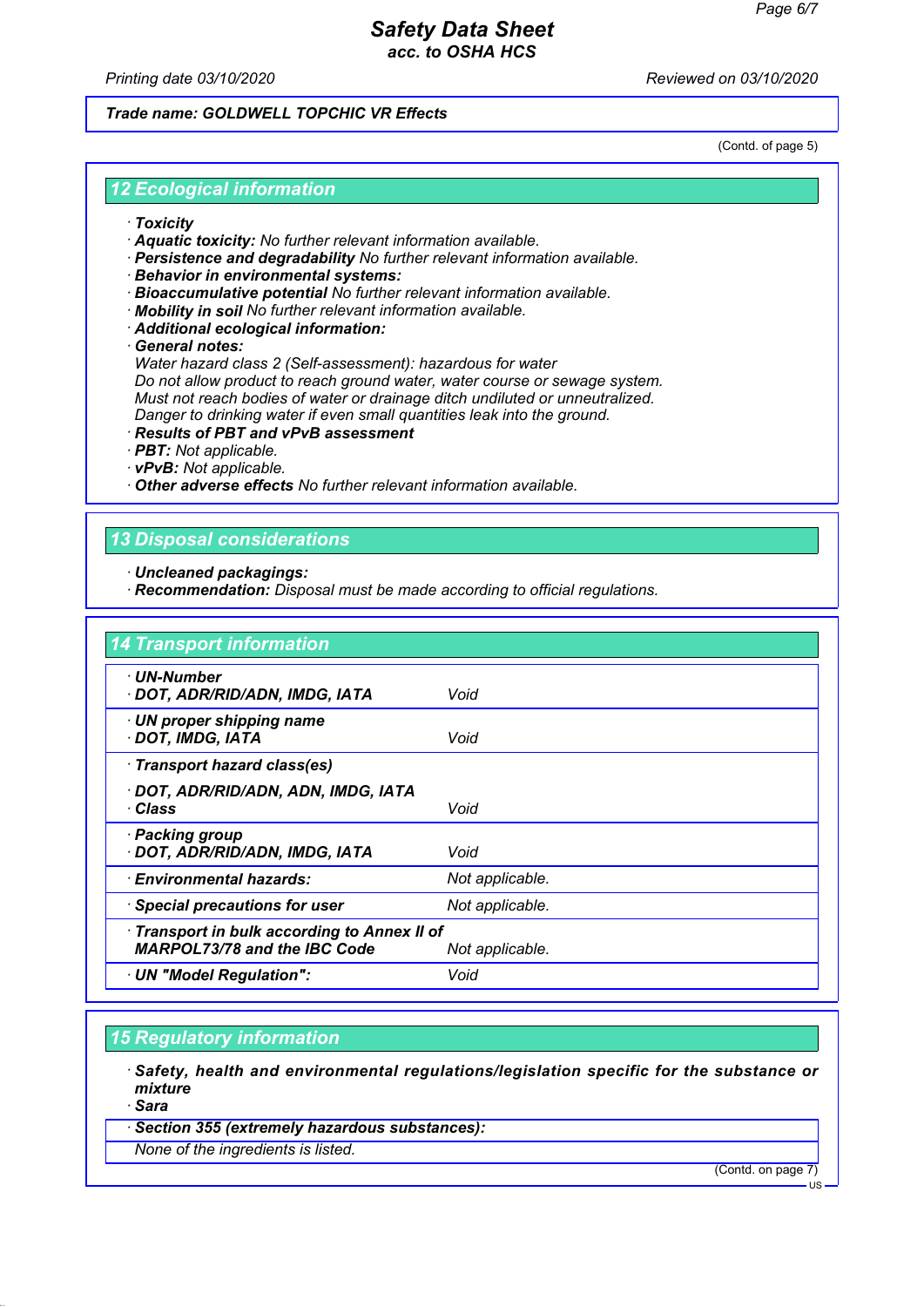*Printing date 03/10/2020 Reviewed on 03/10/2020*

#### *Trade name: GOLDWELL TOPCHIC VR Effects*

|                                                                                    | (Contd. of page 6) |
|------------------------------------------------------------------------------------|--------------------|
| <b>Section 313 (Specific toxic chemical listings):</b>                             |                    |
| CAS: 1336-21-6 Ammonia 25%                                                         |                    |
| <b>TSCA (Toxic Substances Control Act):</b>                                        |                    |
| All components have the value ACTIVE.                                              |                    |
| <b>Hazardous Air Pollutants</b>                                                    |                    |
| None of the ingredients is listed.                                                 |                    |
| · Proposition 65                                                                   |                    |
| <b>Chemicals known to cause cancer:</b>                                            |                    |
| None of the ingredients is listed.                                                 |                    |
| Chemicals known to cause reproductive toxicity for females:                        |                    |
| None of the ingredients is listed.                                                 |                    |
| Chemicals known to cause reproductive toxicity for males:                          |                    |
| None of the ingredients is listed.                                                 |                    |
| Chemicals known to cause developmental toxicity:                                   |                    |
| None of the ingredients is listed.                                                 |                    |
| · Carcinogenic categories                                                          |                    |
| <b>EPA (Environmental Protection Agency)</b>                                       |                    |
| None of the ingredients is listed.                                                 |                    |
| TLV (Threshold Limit Value established by ACGIH)                                   |                    |
| None of the ingredients is listed.                                                 |                    |
| · NIOSH-Ca (National Institute for Occupational Safety and Health)                 |                    |
| None of the ingredients is listed.                                                 |                    |
| Chemical safety assessment: A Chemical Safety Assessment has not been carried out. |                    |

#### *16 Other information*

*This information is based on our present knowledge. However, this shall not constitute a guarantee for any specific product features and shall not establish a legally valid contractual relationship.*

#### *· Relevant phrases*

*H314 Causes severe skin burns and eye damage.*

- *H315 Causes skin irritation.*
- *H318 Causes serious eye damage.*
- *· Department issuing SDS: Regulatory Affairs*
- *· Date of preparation / last revision 03/10/2020 / -*

```
· Abbreviations and acronyms:
 ADR: Accord européen sur le transport des marchandises dangereuses par Route (European Agreement concerning the
 International Carriage of Dangerous Goods by Road)
 IMDG: International Maritime Code for Dangerous Goods
 DOT: US Department of Transportation
 IATA: International Air Transport Association
 ACGIH: American Conference of Governmental Industrial Hygienists
 EINECS: European Inventory of Existing Commercial Chemical Substances
 ELINCS: European List of Notified Chemical Substances
 CAS: Chemical Abstracts Service (division of the American Chemical Society)
 NFPA: National Fire Protection Association (USA)
 HMIS: Hazardous Materials Identification System (USA)
 VOC: Volatile Organic Compounds (USA, EU)
 PBT: Persistent, Bioaccumulative and Toxic
 vPvB: very Persistent and very Bioaccumulative
 NIOSH: National Institute for Occupational Safety
 OSHA: Occupational Safety & Health
 TLV: Threshold Limit Value
 PEL: Permissible Exposure Limit
 REL: Recommended Exposure Limit
 Skin Corr. 1B: Skin corrosion/irritation – Category 1B
 Skin Irrit. 2: Skin corrosion/irritation – Category 2
 Eye Dam. 1: Serious eye damage/eye irritation – Category 1
```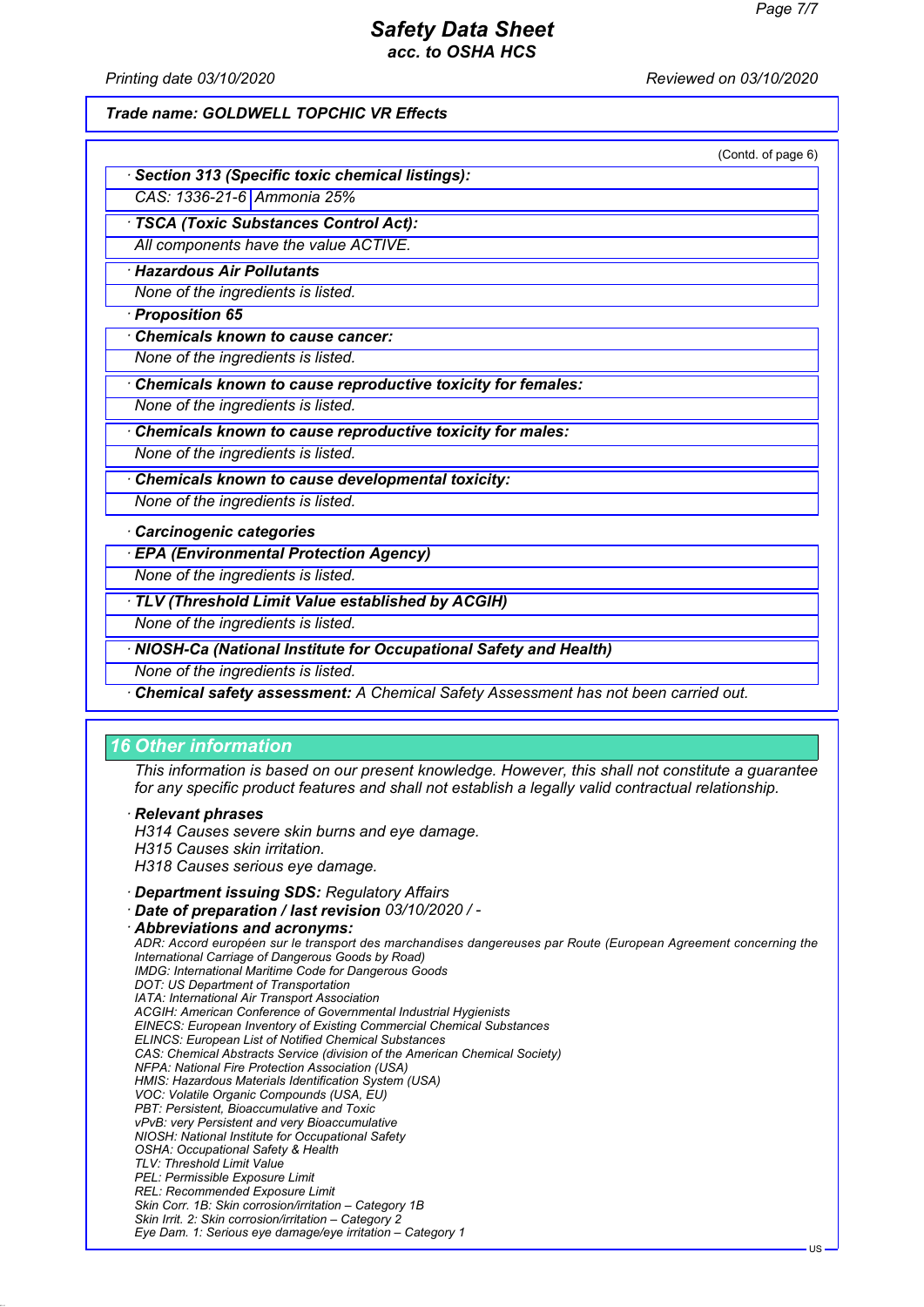US



*Safety Data Sheet acc. to OSHA HCS*

*Printing date 03/10/2020 Reviewed on 03/10/2020*

# *1 Identification · Product identifier*

*· Trade name: GOLDWELL TOPCHIC KR Effects*

- *· Article number: 201916 60ml*
- *· Product category PC39 Cosmetics, personal care products*
- *· Application of the substance / the mixture Hair cosmetics*
- *· Manufacturer/Supplier: Kao USA Inc. 2535 Spring Grove Avenue Cincinnati, Ohio 45214 / USA KaoGermanySDS@kao.com*

*· Information department: CHEMTREC*

*· Emergency telephone number: CHEMTREC (US): (0800) 424-9300 CHEMTREC (Outside US): +1 (703) 527-3887 (24h)*

# *\* 2 Hazard(s) identification*

# *· Classification of the substance or mixture*

*Skin Corr. 1B H314 Causes severe skin burns and eye damage.*

*Eye Dam. 1 H318 Causes serious eye damage.*

*· Label elements · Hazard pictograms*



*· Signal word Danger*

*· Hazard-determining components of labeling: Ammonia 25% Stearamide MEA Cocamide MEA · Hazard statements H314 Causes severe skin burns and eye damage. · Precautionary statements P260 Do not breathe dusts or mists. P264 Wash thoroughly after handling. P280 Wear protective gloves. P301+P330+P331 If swallowed: Rinse mouth. Do NOT induce vomiting. P304+P340 IF INHALED: Remove person to fresh air and keep comfortable for breathing. P305+P351+P338 If in eyes: Rinse cautiously with water for several minutes. Remove contact lenses, if present and easy to do. Continue rinsing. P310 Immediately call a poison center/doctor. P321 Specific treatment (see on this label). P363 Wash contaminated clothing before reuse. P405 Store locked up. P501 Dispose of contents/container in accordance with local/regional/national/ international regulations.* (Contd. on page 2)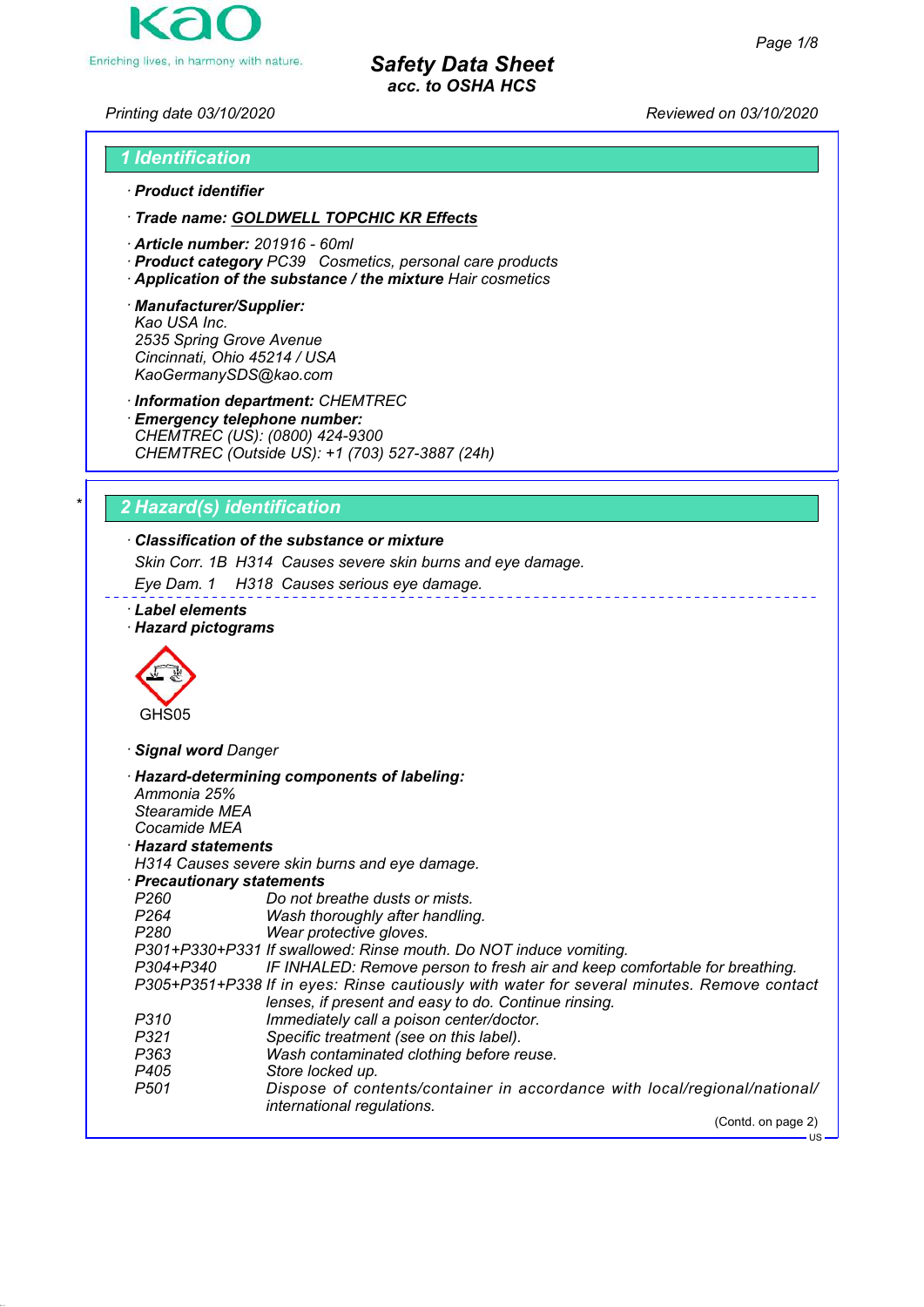*Printing date 03/10/2020 Reviewed on 03/10/2020*

(Contd. of page 1)



*· Classification system:*

*· HMIS-ratings (scale 0 - 4)*



*· Other hazards*

#### *· Results of PBT and vPvB assessment*

- *· PBT: Not applicable.*
- *· vPvB: Not applicable.*

# *3 Composition/information on ingredients*

*· Chemical characterization: Mixtures*

*· Description: Mixture of the substances listed below with nonhazardous additions.*

|  | · Dangerous components: |
|--|-------------------------|
|--|-------------------------|

| CAS: 1336-21-6 Ammonia 25%   |                | $\otimes$ Skin Corr. 1B, H314                                                           | 25-≤10%          |
|------------------------------|----------------|-----------------------------------------------------------------------------------------|------------------|
| CAS: 111-57-9                | Stearamide MEA | $\bigotimes_{\text{A}}$ Eye Dam. 1, H318                                                | $\geq 2.5 - 3\%$ |
| CAS: 68140-00-1 Cocamide MEA |                | $\bigotimes_{i} \text{Eye Dam. 1, H318}$<br>$\bigotimes_{i} \text{Skin Irrit. 2, H315}$ | $\geq$ 2.5-<3%   |

#### *4 First-aid measures*

*· Description of first aid measures*

- *· General information: Immediately remove any clothing soiled by the product.*
- *· After inhalation:*
- *In case of unconsciousness place patient stably in side position for transportation.*
- *· After skin contact: Immediately wash with water and soap and rinse thoroughly.*
- *· After eye contact:*

*Rinse opened eye for several minutes under running water. Then consult a doctor.*

- *· After swallowing: Drink copious amounts of water and provide fresh air. Immediately call a doctor.*
- *· Information for doctor: Treat symptomatically.*

*· Most important symptoms and effects, both acute and delayed No further relevant information available.*

*· Indication of any immediate medical attention and special treatment needed No further relevant information available.*

# *5 Fire-fighting measures*

- *· Extinguishing media*
- *· Suitable extinguishing agents:*
- *Water spray, water fog, Dry chemical, Alcohol-resistant foam, Carbon dioxide (CO2) · Special hazards arising from the substance or mixture During heating or in case of fire poisonous gases are produced.*
- *Exposure to decomposition products may be a hazard to health No further relevant information available.*

(Contd. on page 3)

 $H<sub>S</sub>$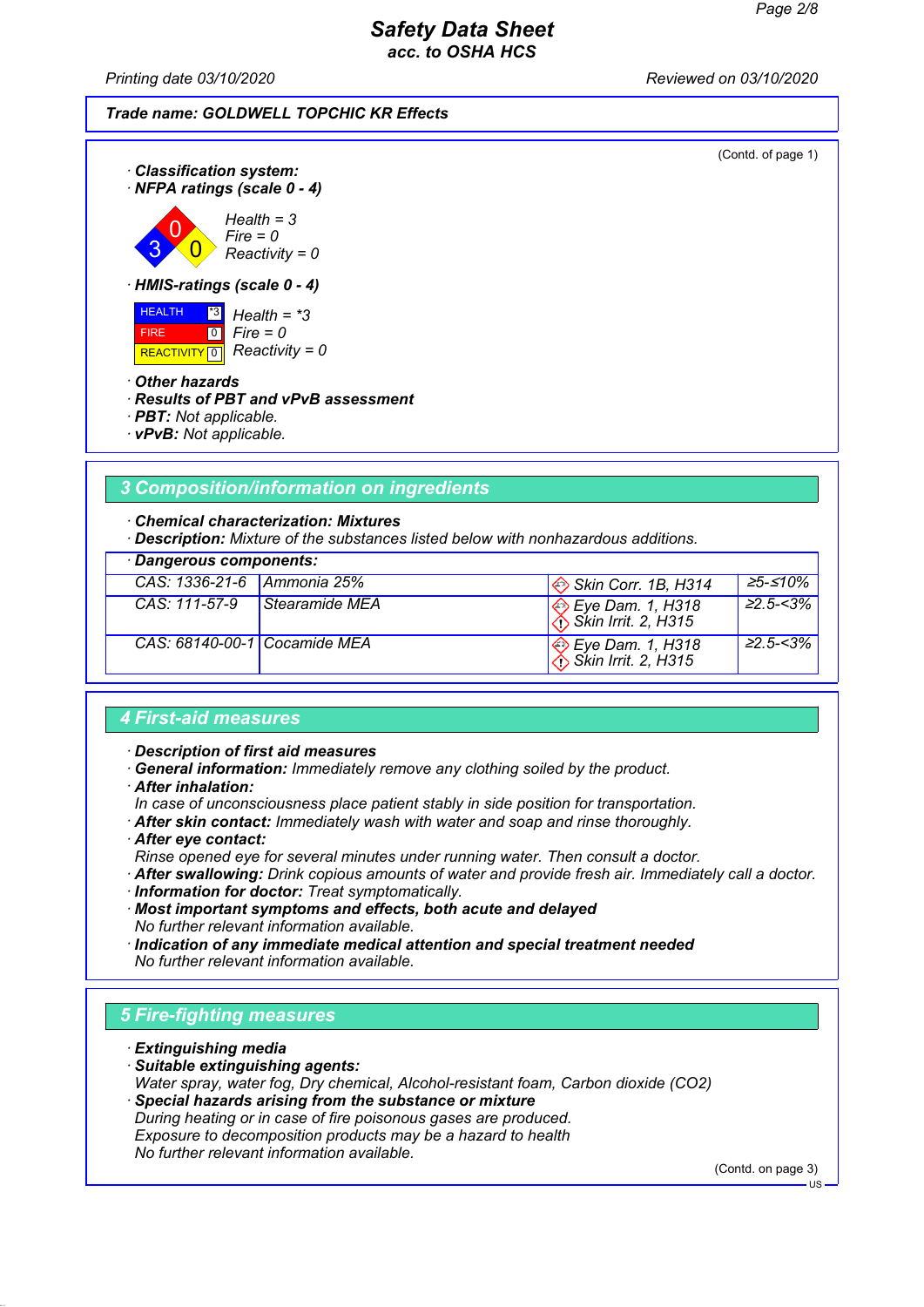(Contd. of page 2)

### *Safety Data Sheet acc. to OSHA HCS*

*Printing date 03/10/2020 Reviewed on 03/10/2020*

#### *Trade name: GOLDWELL TOPCHIC KR Effects*

*· Advice for firefighters*

- *· Protective equipment: No special measures required.*
- *· Additional information*
- *Fire residues and contaminated fire extinguishing water must be disposed of in accordance with local regulations.*
- *Use water spray to cool unopened containers.*

*Prevent fire extinguishing water from contaminating surface water or the ground water system*

### *6 Accidental release measures*

- *· Personal precautions, protective equipment and emergency procedures Not required.*
- *· Environmental precautions: Do not allow to enter sewers/ surface or ground water.*
- *· Methods and material for containment and cleaning up: Use neutralizing agent.*
- *Dispose contaminated material as waste according to item 13.*
- *· Reference to other sections*
	- *See Section 7 for information on safe handling.*
- *See Section 8 for information on personal protection equipment.*
- *See Section 13 for disposal information.*

#### *7 Handling and storage*

*· Handling:*

- *· Precautions for safe handling Prevent formation of aerosols.*
- *· Information about protection against explosions and fires: No special measures required.*
- *· Conditions for safe storage, including any incompatibilities*
- *· Storage:*
- *· Requirements to be met by storerooms and receptacles: No special requirements.*
- *· Information about storage in one common storage facility: Not required.*
- *· Further information about storage conditions:*
- *Keep receptacle tightly sealed. Keep container in a well-ventilated place.*
- *· Specific end use(s) No further relevant information available.*
- *\* 8 Exposure controls/personal protection*

*· Additional information about design of technical systems: No further data; see item 7.*

- *· Control parameters*
- *· Components with limit values that require monitoring at the workplace:*

*The product does not contain any relevant quantities of materials with critical values that have to be monitored at the workplace.*

- *· Additional information: The lists that were valid during the creation were used as basis.*
- *· Exposure controls*
- *· Personal protective equipment:*
- *· General protective and hygienic measures: Immediately remove all soiled and contaminated clothing. Wash hands before breaks and at the end of work. Avoid contact with the eyes. Avoid contact with the eyes and skin.*
- 
- *· Breathing equipment:*
- *Not required.*

*In case of brief exposure or low pollution use respiratory filter device. In case of intensive or longer exposure use respiratory protective device that is independent of circulating air.*

(Contd. on page 4)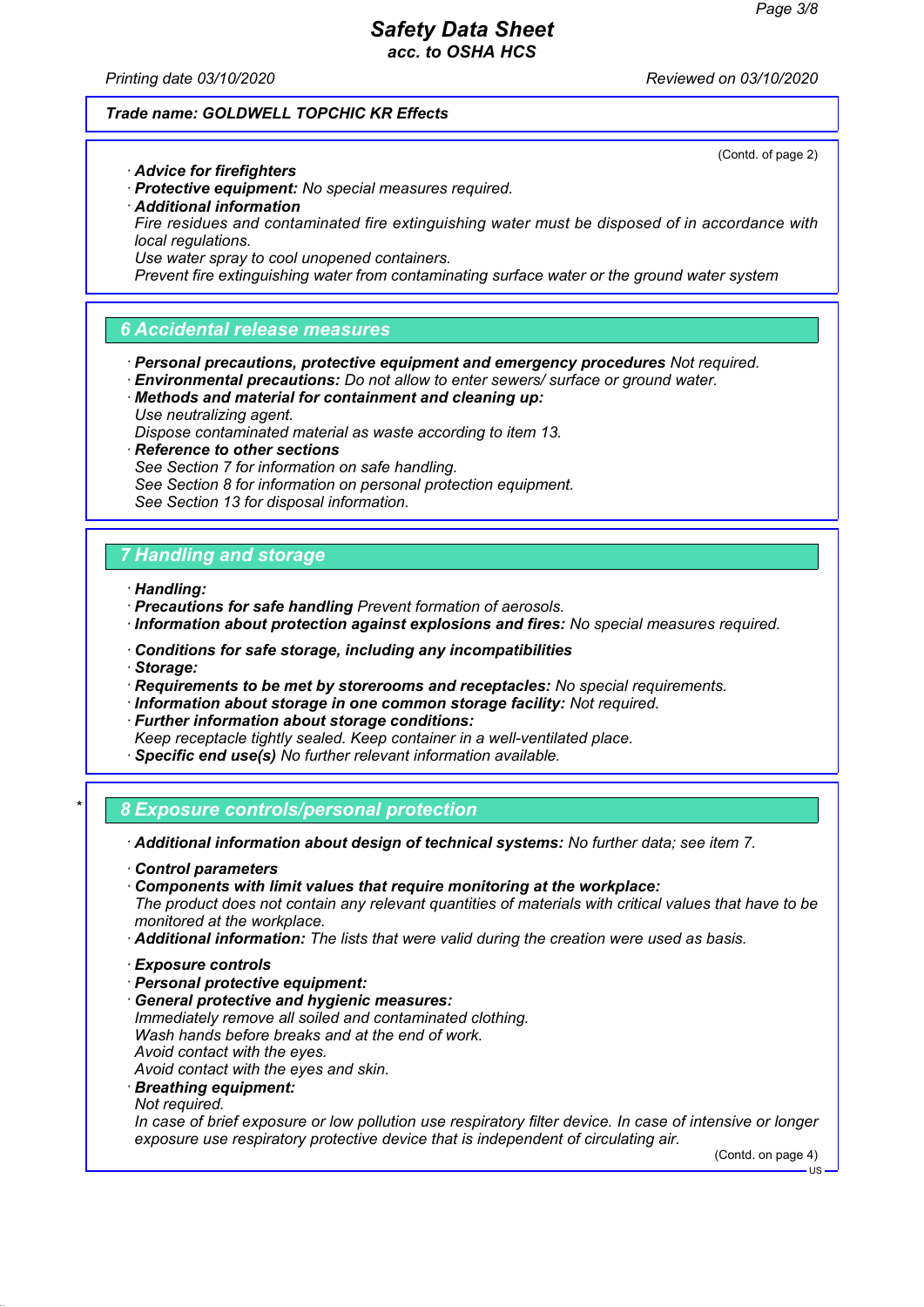(Contd. of page 3)

#### *Safety Data Sheet acc. to OSHA HCS*

*Printing date 03/10/2020 Reviewed on 03/10/2020*

#### *Trade name: GOLDWELL TOPCHIC KR Effects*

*· Protection of hands:*



*Protective gloves*

*The glove material has to be impermeable and resistant to the product/ the substance / the preparation. Due to missing tests no recommendation to the glove material can be given for the product/ the preparation/ the chemical mixture.*

*Selection of the glove material on consideration of the penetration times, rates of diffusion and the degradation.*

*· Material of gloves*

*The selection of the suitable gloves does not only depend on the material, but also on further marks of quality and varies from manufacturer to manufacturer. As the product is a preparation of several substances, the resistance of the glove material can not be calculated in advance and has therefore to be checked prior to the application.*

#### *· Penetration time of glove material*

*The exact break through time has to be found out by the manufacturer of the protective gloves and has to be observed.*

#### *· Eye protection:*



*Not required under normal conditions If there is a risk of splashing: safety glasses*

| Information on basic physical and chemical properties |                                               |
|-------------------------------------------------------|-----------------------------------------------|
| <b>General Information</b>                            |                                               |
| · Appearance:<br>Form:                                |                                               |
| Color:                                                | cream, viscous, with pearly effect<br>Red     |
| · Odor:                                               | Characteristic                                |
| <b>Odor threshold:</b>                                | Not determined.                               |
| · pH-value:                                           | Not determined.                               |
| <b>Change in condition</b>                            |                                               |
| <b>Melting point/Melting range:</b>                   | Undetermined.                                 |
| <b>Boiling point/Boiling range:</b>                   | Undetermined.                                 |
| · Flash point:                                        | Not applicable.                               |
| · Flammability (solid, gaseous):                      | Not applicable.                               |
| Decomposition temperature:                            | Not determined.                               |
| · Auto igniting:                                      | Product is not selfigniting.                  |
| Danger of explosion:                                  | Product does not present an explosion hazard. |
| $\cdot$ Vapor pressure at 20 °C (68 °F):              | 23 hPa (17.3 mm Hg)                           |
| $\cdot$ Density at 20 °C (68 °F):                     | $0.98$ g/cm <sup>3</sup> (8.1781 lbs/gal)     |
| · Relative density                                    | Not determined.                               |
| · Vapor density                                       | Not determined.                               |
| <b>Evaporation rate</b>                               | Not determined.                               |
| · Solubility in / Miscibility with                    |                                               |
| Water:                                                | Not miscible or difficult to mix.             |

(Contd. on page 5)

US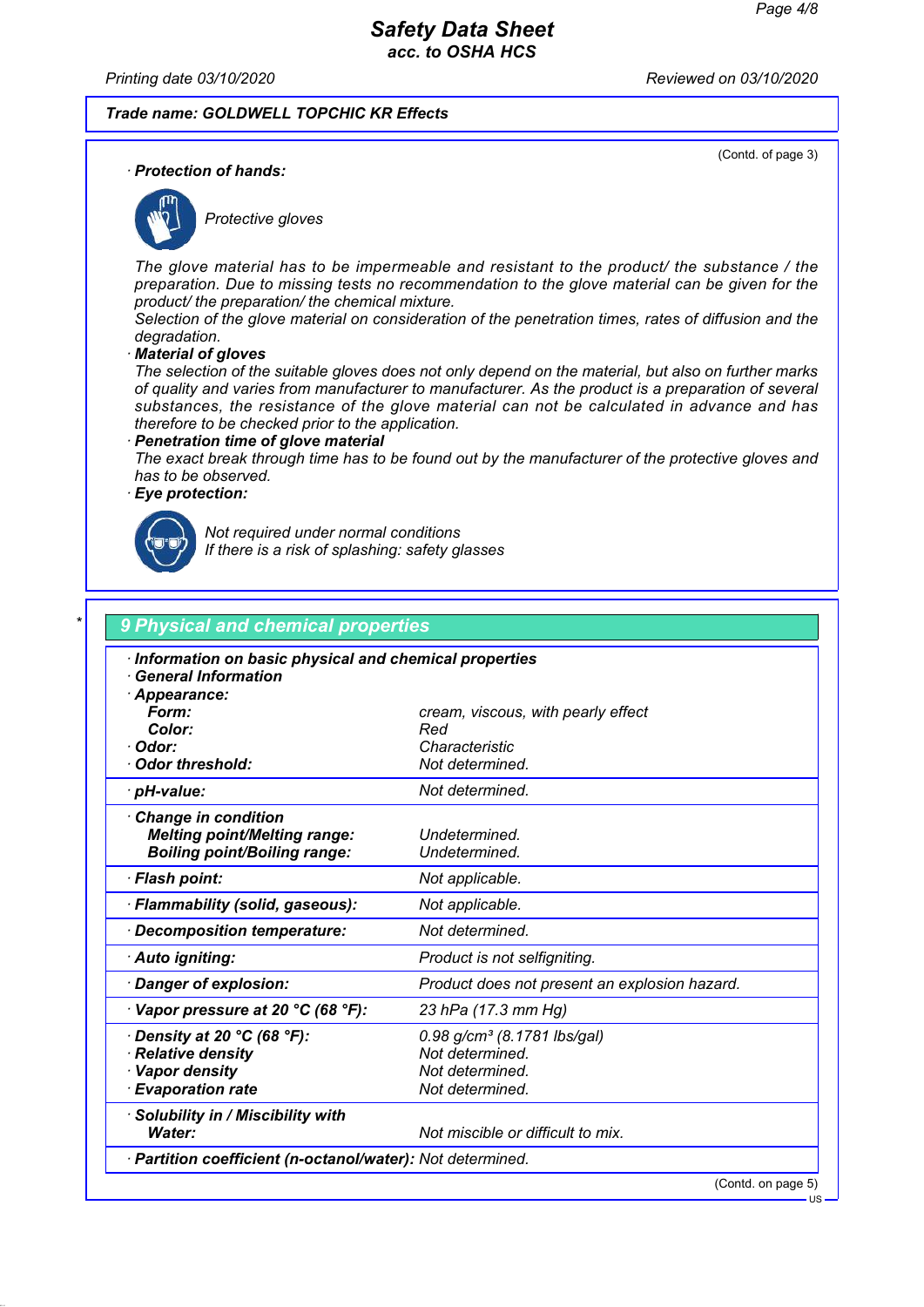*Printing date 03/10/2020 Reviewed on 03/10/2020*

#### *Trade name: GOLDWELL TOPCHIC KR Effects*

|                                                                     |                                            | (Contd. of page 4) |
|---------------------------------------------------------------------|--------------------------------------------|--------------------|
| · Viscosity:<br>Dynamic at 20 $°C$ (68 $°F$ ):<br><b>Kinematic:</b> | 15,000 mPas<br>Not determined.             |                    |
| · Solvent content:                                                  |                                            |                    |
| <b>Organic solvents:</b>                                            | 0.33%                                      |                    |
| Water:                                                              | 62.5%                                      |                    |
| <b>VOC content:</b>                                                 | $0.33\%$                                   |                    |
| <b>Solids content:</b>                                              | 27.3%                                      |                    |
| Other information                                                   | No further relevant information available. |                    |

### *10 Stability and reactivity*

#### *· Reactivity*

*No dangerous reactions known if used as directed. No further relevant information available.*

- *· Chemical stability The product is stable under standard conditions.*
- *· Thermal decomposition / conditions to be avoided: No decomposition if used according to specifications.*
- *· Possibility of hazardous reactions No dangerous reactions known.*
- *· Conditions to avoid No further relevant information available.*
- *· Incompatible materials: No further relevant information available.*
- *· Hazardous decomposition products: No dangerous decomposition products known.*

#### *11 Toxicological information*

- *· Information on toxicological effects*
- *· Acute toxicity:*
- *· Primary irritant effect:*
- *· on the skin: Caustic effect on skin and mucous membranes.*
- *· on the eye:*
- *Strong caustic effect.*

*Strong irritant with the danger of severe eye injury.*

- *· Sensitization: No sensitizing effects known.*
- *· Additional toxicological information:*

*The product shows the following dangers according to internally approved calculation methods for preparations:*

- *Corrosive*
- *Irritant*

*Swallowing will lead to a strong caustic effect on mouth and throat and to the danger of perforation of esophagus and stomach.*

- *· Carcinogenic categories*
- *· IARC (International Agency for Research on Cancer)*

*None of the ingredients is listed.*

*· NTP (National Toxicology Program)*

*None of the ingredients is listed.*

- *· OSHA-Ca (Occupational Safety & Health Administration)*
- *None of the ingredients is listed.*

(Contd. on page 6)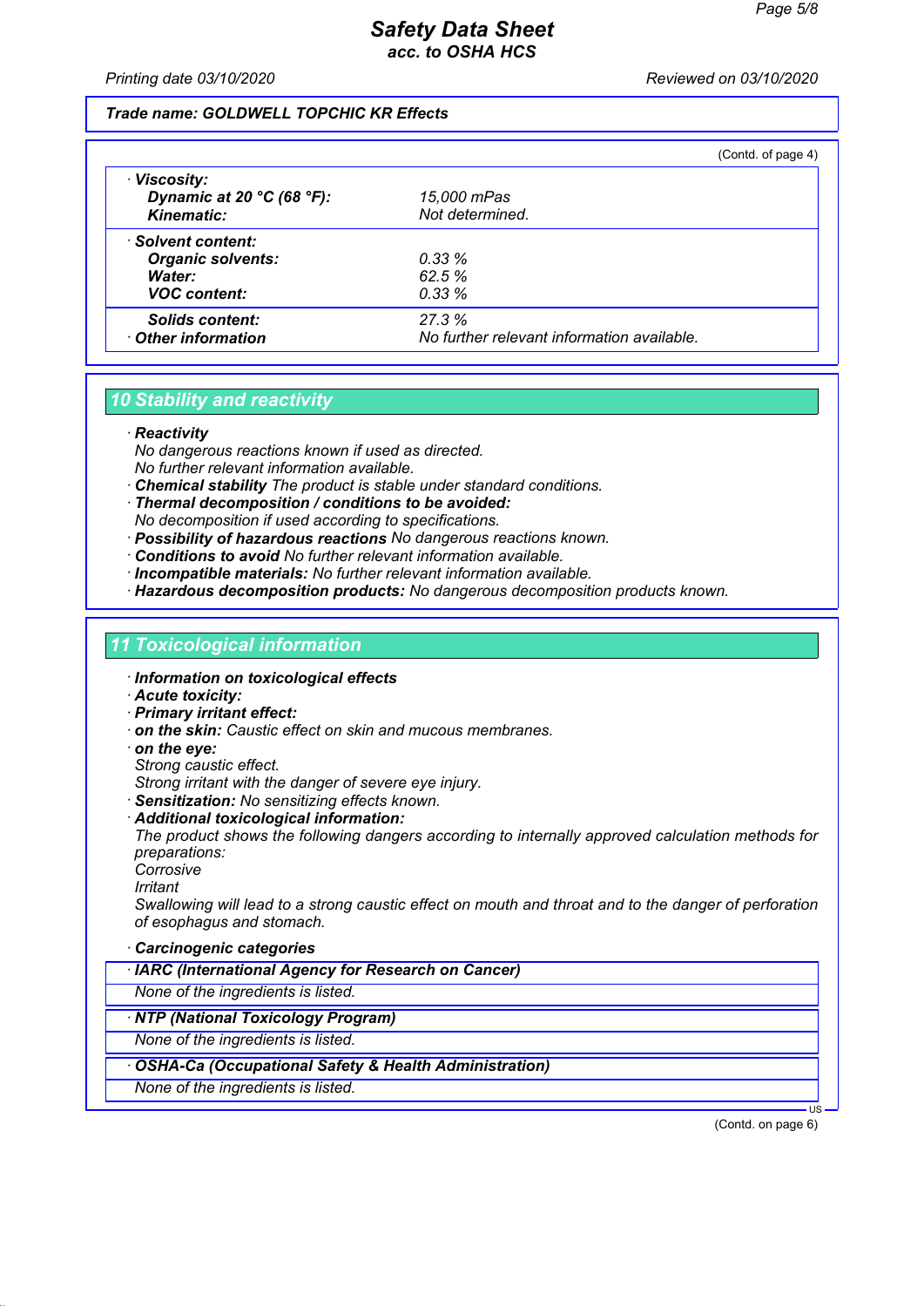*Printing date 03/10/2020 Reviewed on 03/10/2020*

#### *Trade name: GOLDWELL TOPCHIC KR Effects*

(Contd. of page 5)

#### *12 Ecological information*

- *· Toxicity*
- *· Aquatic toxicity: No further relevant information available.*
- *· Persistence and degradability No further relevant information available.*
- *· Behavior in environmental systems:*
- *· Bioaccumulative potential No further relevant information available.*
- *· Mobility in soil No further relevant information available.*
- *· Additional ecological information:*

*· General notes:*

*Water hazard class 2 (Self-assessment): hazardous for water Do not allow product to reach ground water, water course or sewage system. Must not reach bodies of water or drainage ditch undiluted or unneutralized. Danger to drinking water if even small quantities leak into the ground.*

- *· Results of PBT and vPvB assessment*
- *· PBT: Not applicable.*
- *· vPvB: Not applicable.*

*· Other adverse effects No further relevant information available.*

### *13 Disposal considerations*

- *· Uncleaned packagings:*
- *· Recommendation: Disposal must be made according to official regulations.*

| · UN-Number                                  |                 |
|----------------------------------------------|-----------------|
| · DOT, ADR/RID/ADN, IMDG, IATA               | Void            |
| · UN proper shipping name                    |                 |
| · DOT, IMDG, IATA                            | Void            |
| · Transport hazard class(es)                 |                 |
| · DOT, ADR/RID/ADN, ADN, IMDG, IATA          |                 |
| · Class                                      | Void            |
| · Packing group                              |                 |
| · DOT, ADR/RID/ADN, IMDG, IATA               | Void            |
| · Environmental hazards:                     | Not applicable. |
| · Special precautions for user               | Not applicable. |
| · Transport in bulk according to Annex II of |                 |
| <b>MARPOL73/78 and the IBC Code</b>          | Not applicable. |

### *\* 15 Regulatory information*

*· Safety, health and environmental regulations/legislation specific for the substance or mixture*

*· Sara*

*· Section 355 (extremely hazardous substances):*

*None of the ingredients is listed.*

(Contd. on page 7)

US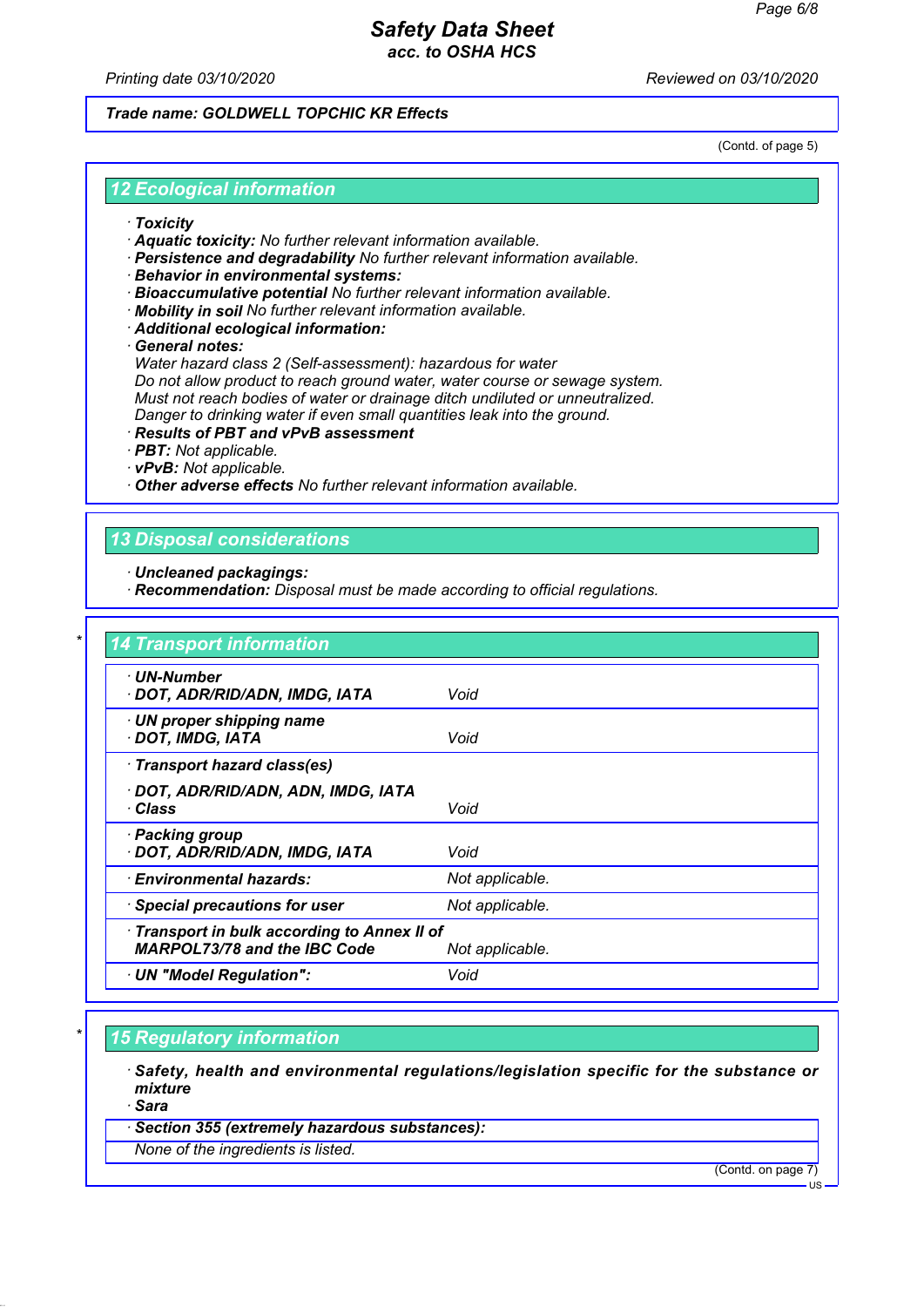*Printing date 03/10/2020 Reviewed on 03/10/2020*

#### *Trade name: GOLDWELL TOPCHIC KR Effects*

|                                                                  | (Contd. of page 6) |
|------------------------------------------------------------------|--------------------|
| <b>Section 313 (Specific toxic chemical listings):</b>           |                    |
| CAS: 1336-21-6 Ammonia 25%                                       |                    |
| · TSCA (Toxic Substances Control Act):                           |                    |
| All components have the value ACTIVE.                            |                    |
| <b>Hazardous Air Pollutants</b>                                  |                    |
| None of the ingredients is listed.                               |                    |
| · Proposition 65                                                 |                    |
| <b>Chemicals known to cause cancer:</b>                          |                    |
| None of the ingredients is listed.                               |                    |
| Chemicals known to cause reproductive toxicity for females:      |                    |
| None of the ingredients is listed.                               |                    |
| Chemicals known to cause reproductive toxicity for males:        |                    |
| None of the ingredients is listed.                               |                    |
| Chemicals known to cause developmental toxicity:                 |                    |
| None of the ingredients is listed.                               |                    |
| Carcinogenic categories                                          |                    |
| <b>EPA (Environmental Protection Agency)</b>                     |                    |
| None of the ingredients is listed.                               |                    |
| · TLV (Threshold Limit Value established by ACGIH)               |                    |
| None of the ingredients is listed.                               |                    |
| NIOSH-Ca (National Institute for Occupational Safety and Health) |                    |
| None of the ingredients is listed.                               |                    |

*· Chemical safety assessment: A Chemical Safety Assessment has not been carried out.*

# *16 Other information*

*This information is based on our present knowledge. However, this shall not constitute a guarantee for any specific product features and shall not establish a legally valid contractual relationship.*

*· Relevant phrases*

*H314 Causes severe skin burns and eye damage.*

*H315 Causes skin irritation.*

*H318 Causes serious eye damage.*

*· Department issuing SDS: Regulatory Affairs*

*· Date of preparation / last revision 03/10/2020 / -*

*· Abbreviations and acronyms: ADR: Accord européen sur le transport des marchandises dangereuses par Route (European Agreement concerning the International Carriage of Dangerous Goods by Road) IMDG: International Maritime Code for Dangerous Goods DOT: US Department of Transportation IATA: International Air Transport Association ACGIH: American Conference of Governmental Industrial Hygienists EINECS: European Inventory of Existing Commercial Chemical Substances ELINCS: European List of Notified Chemical Substances CAS: Chemical Abstracts Service (division of the American Chemical Society) NFPA: National Fire Protection Association (USA) HMIS: Hazardous Materials Identification System (USA) VOC: Volatile Organic Compounds (USA, EU) PBT: Persistent, Bioaccumulative and Toxic vPvB: very Persistent and very Bioaccumulative NIOSH: National Institute for Occupational Safety OSHA: Occupational Safety & Health TLV: Threshold Limit Value PEL: Permissible Exposure Limit REL: Recommended Exposure Limit Skin Corr. 1B: Skin corrosion/irritation – Category 1B Skin Irrit. 2: Skin corrosion/irritation – Category 2* (Contd. on page 8)